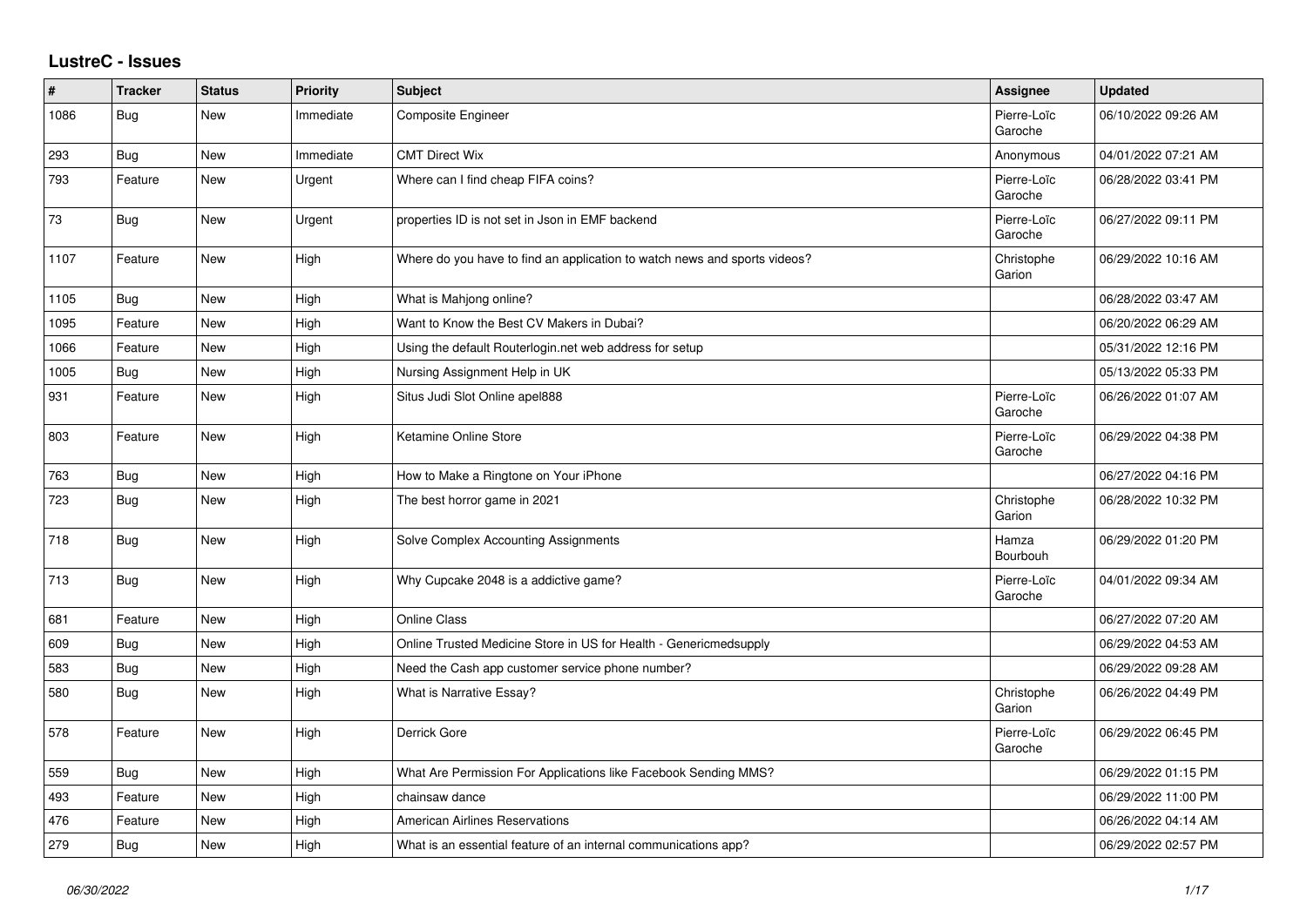| #    | <b>Tracker</b> | <b>Status</b> | <b>Priority</b> | <b>Subject</b>                                                                                                                                           | Assignee               | <b>Updated</b>      |
|------|----------------|---------------|-----------------|----------------------------------------------------------------------------------------------------------------------------------------------------------|------------------------|---------------------|
| 273  | <b>Bug</b>     | New           | High            | assignment help online                                                                                                                                   |                        | 04/01/2022 08:17 AM |
| 216  | Feature        | New           | High            | Barry Keoghan                                                                                                                                            | Pierre-Loïc<br>Garoche | 06/29/2022 08:05 AM |
| 152  | Bug            | New           | High            | professional bridal makeup artist                                                                                                                        | Christophe<br>Garion   | 06/26/2022 05:44 PM |
| 96   | <b>Bug</b>     | Resolved      | High            | Lustrec installation failed                                                                                                                              | Pierre-Loïc<br>Garoche | 04/01/2022 08:11 AM |
| 92   | <b>Bug</b>     | New           | High            | expression should have been normalized in EMF backend                                                                                                    | Pierre-Loïc<br>Garoche | 06/29/2022 05:44 PM |
| 1131 | Bug            | New           | Normal          | Calculatrice Forex pour calculer les paramètres de la copie des transactions                                                                             |                        | 06/29/2022 07:24 PM |
| 1129 | <b>Bug</b>     | New           | Normal          | how to enable direct deposit on cash app?                                                                                                                |                        | 06/28/2022 10:44 AM |
| 1128 | Bug            | New           | Normal          | cvjvfbdi                                                                                                                                                 | Hamza<br>Bourbouh      | 06/27/2022 01:52 PM |
| 1127 | Bug            | New           | Normal          | Is there any support to find Google Feud answers?                                                                                                        |                        | 06/27/2022 04:27 AM |
| 1126 | <b>Bug</b>     | New           | Normal          | 1PLSD                                                                                                                                                    |                        | 06/25/2022 09:36 AM |
| 1125 | Bug            | New           | Normal          | What is Wordscapes?                                                                                                                                      |                        | 06/24/2022 09:05 AM |
| 1124 | <b>Bug</b>     | New           | Normal          | Cookie clicker unblocked                                                                                                                                 |                        | 06/24/2022 05:14 AM |
| 1123 | Bug            | New           | Normal          | Where To Watch FIFA World Cup 2022                                                                                                                       |                        | 06/24/2022 03:51 AM |
| 1122 | Bug            | New           | Normal          | Count the number of words on the Microsoft Word application in the phone                                                                                 |                        | 06/23/2022 04:19 AM |
| 1121 | <b>Bug</b>     | New           | Normal          | LustreC do not run                                                                                                                                       |                        | 06/22/2022 08:43 AM |
| 1120 | <b>Bug</b>     | New           | Normal          | Summary of 5 best coloring apps on phones                                                                                                                |                        | 06/26/2022 11:32 AM |
| 1119 | <b>Bug</b>     | New           | Normal          | Klondike Solitaire                                                                                                                                       |                        | 06/27/2022 03:00 PM |
| 1118 | <b>Bug</b>     | New           | Normal          | <b>Gameplay Minecraft</b>                                                                                                                                |                        | 06/27/2022 10:33 AM |
| 1117 | Bug            | New           | Normal          | Equal Words - Word search game for PC and Windows Phone                                                                                                  |                        | 06/29/2022 04:58 AM |
| 1116 | Bug            | New           | Normal          | ipTV smarts pro                                                                                                                                          |                        | 06/29/2022 09:27 AM |
| 1115 | Bug            | New           | Normal          | How to access your saved favorite Tiktok                                                                                                                 |                        | 06/28/2022 03:59 PM |
| 1114 | <b>Bug</b>     | New           | Normal          | To control the car, all you must do is click to go left or right and release the button to go straight.                                                  |                        | 06/29/2022 09:05 AM |
| 1113 | <b>Bug</b>     | New           | Normal          | Press the button to control your car                                                                                                                     |                        | 06/20/2022 12:09 PM |
| 1112 | Bug            | New           | Normal          | What Cash App Policy Says If Random Person Sent Me Money On Cash App?                                                                                    |                        | 06/27/2022 02:39 AM |
| 1111 | <b>Bug</b>     | New           | Normal          | LOLBeans is a fun battle royale game where you race with other players while avoiding obstacles. Reach<br>the end of the course in competitive gameplay! |                        | 06/26/2022 09:17 AM |
| 1110 | Bug            | New           | Normal          | Six Guns Mod Apk Answers Your Questions                                                                                                                  | Pierre-Loïc<br>Garoche | 06/28/2022 06:26 PM |
| 1109 | Feature        | New           | Normal          | Six Guns Mod Apk Answers Your Questions                                                                                                                  | Christophe<br>Garion   | 06/26/2022 09:12 AM |
| 1108 | <b>Bug</b>     | New           | Normal          | Six Guns Mod Apk Answers Your Questions                                                                                                                  |                        | 06/26/2022 06:26 PM |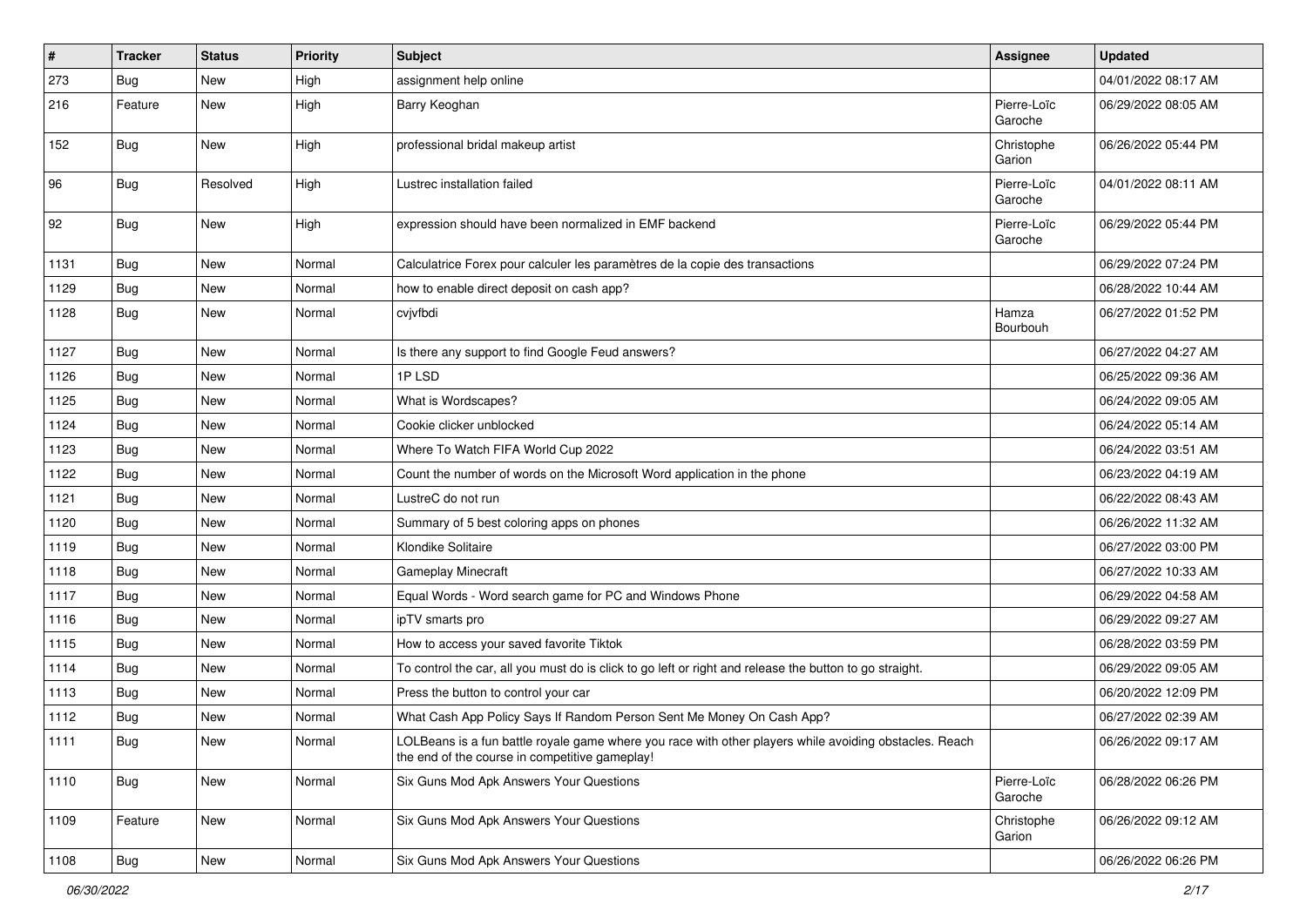| $\pmb{\#}$ | <b>Tracker</b> | <b>Status</b> | <b>Priority</b> | <b>Subject</b>                                                       | <b>Assignee</b>        | <b>Updated</b>      |
|------------|----------------|---------------|-----------------|----------------------------------------------------------------------|------------------------|---------------------|
| 1106       | <b>Bug</b>     | New           | Normal          | How Do I Get Cash App ++ Without Confronting Any Technical Glitches? |                        | 06/25/2022 09:53 PM |
| 1104       | <b>Bug</b>     | New           | Normal          | Idle game fix bug                                                    |                        | 06/26/2022 06:52 PM |
| 1103       | Bug            | New           | Normal          | Idle game fix bug                                                    |                        | 06/25/2022 09:08 PM |
| 1102       | <b>Bug</b>     | New           | Normal          | Charlottesville Travel Guide?                                        |                        | 06/26/2022 07:44 AM |
| 1101       | <b>Bug</b>     | New           | Normal          | How to Delete Cash App History at once?                              |                        | 06/27/2022 01:33 PM |
| 1099       | Feature        | New           | Normal          | Whatsapp Plus - A New Way Of Communicating                           |                        | 06/28/2022 07:57 AM |
| 1098       | Bug            | New           | Normal          | Life of a Fisherman                                                  |                        | 06/26/2022 05:16 PM |
| 1097       | Bug            | New           | Normal          | Race and experience new life.                                        |                        | 06/26/2022 04:22 PM |
| 1096       | Bug            | New           | Normal          | Race and experience new life.                                        |                        | 06/26/2022 06:07 PM |
| 1094       | Bug            | New           | Normal          | What time does direct deposit hit Cash App?                          |                        | 06/14/2022 03:27 PM |
| 1093       | Bug            | New           | Normal          | Uniswap Exchange                                                     | Christophe<br>Garion   | 06/14/2022 11:55 AM |
| 1092       | <b>Bug</b>     | New           | Normal          | Ellison Estate Vineyard                                              |                        | 06/20/2022 12:03 PM |
| 1091       | Bug            | New           | Normal          | Find family fun indoors and outdoors in the Jungfrau Region          |                        | 06/14/2022 09:33 AM |
| 1090       | <b>Bug</b>     | New           | Normal          | Pay Someone To Do My Assignment                                      |                        | 06/11/2022 03:15 PM |
| 1089       | Bug            | New           | Normal          | Pay Someone To Do My Assignment                                      |                        | 06/15/2022 04:44 AM |
| 1088       | <b>Bug</b>     | New           | Normal          | Health And Fitness Tips 2022                                         | Pierre-Loïc<br>Garoche | 06/20/2022 06:42 AM |
| 1087       | Bug            | New           | Normal          | How do new writers start out?                                        |                        | 06/29/2022 10:43 AM |
| 1085       | Feature        | New           | Normal          | dcvghdcc asgdvgd dveduqwv ajdhvwd                                    |                        | 06/09/2022 03:46 PM |
| 1084       | <b>Bug</b>     | New           | Normal          | <b>Trippie Redd</b>                                                  |                        | 06/11/2022 09:05 AM |
| 1083       | Bug            | New           | Normal          | coin base review                                                     |                        | 06/11/2022 09:13 AM |
| 1082       | <b>Bug</b>     | New           | Normal          | Reset chime bank password without phone number                       |                        | 06/15/2022 11:56 AM |
| 1081       | Feature        | New           | Normal          | drift boss- the best driftitng game                                  |                        | 06/15/2022 05:56 AM |
| 1080       | <b>Bug</b>     | New           | Normal          | How to use Math Wallet   Nexo wallet   CoinTiger Exchange            |                        | 06/15/2022 11:56 AM |
| 1079       | Bug            | New           | Normal          | How to get cheap psychology assignment?                              |                        | 06/15/2022 06:00 AM |
| 1078       | <b>Bug</b>     | New           | Normal          | What Bank Is Cash App On Plaid? Find Clarity And Assistance          |                        | 06/15/2022 11:56 AM |
| 1077       | <b>Bug</b>     | New           | Normal          | Les excellentes façons d'utiliser ces images                         |                        | 06/29/2022 12:54 PM |
| 1076       | Bug            | New           | Normal          | DedicatedHosting4u                                                   |                        | 06/11/2022 09:15 AM |
| 1074       | Bug            | New           | Normal          | Dissertation writing help at economical rates!                       | Christophe<br>Garion   | 06/06/2022 04:48 PM |
| 1073       | <b>Bug</b>     | New           | Normal          | <b>Cricut Design Space</b>                                           |                        | 06/07/2022 09:34 PM |
| 1072       | <b>Bug</b>     | New           | Normal          | ij.start canon                                                       |                        | 06/21/2022 06:56 PM |
| 1071       | Bug            | New           | Normal          | Cinema HD Review - Cinemahdv2.net                                    |                        | 06/21/2022 06:54 PM |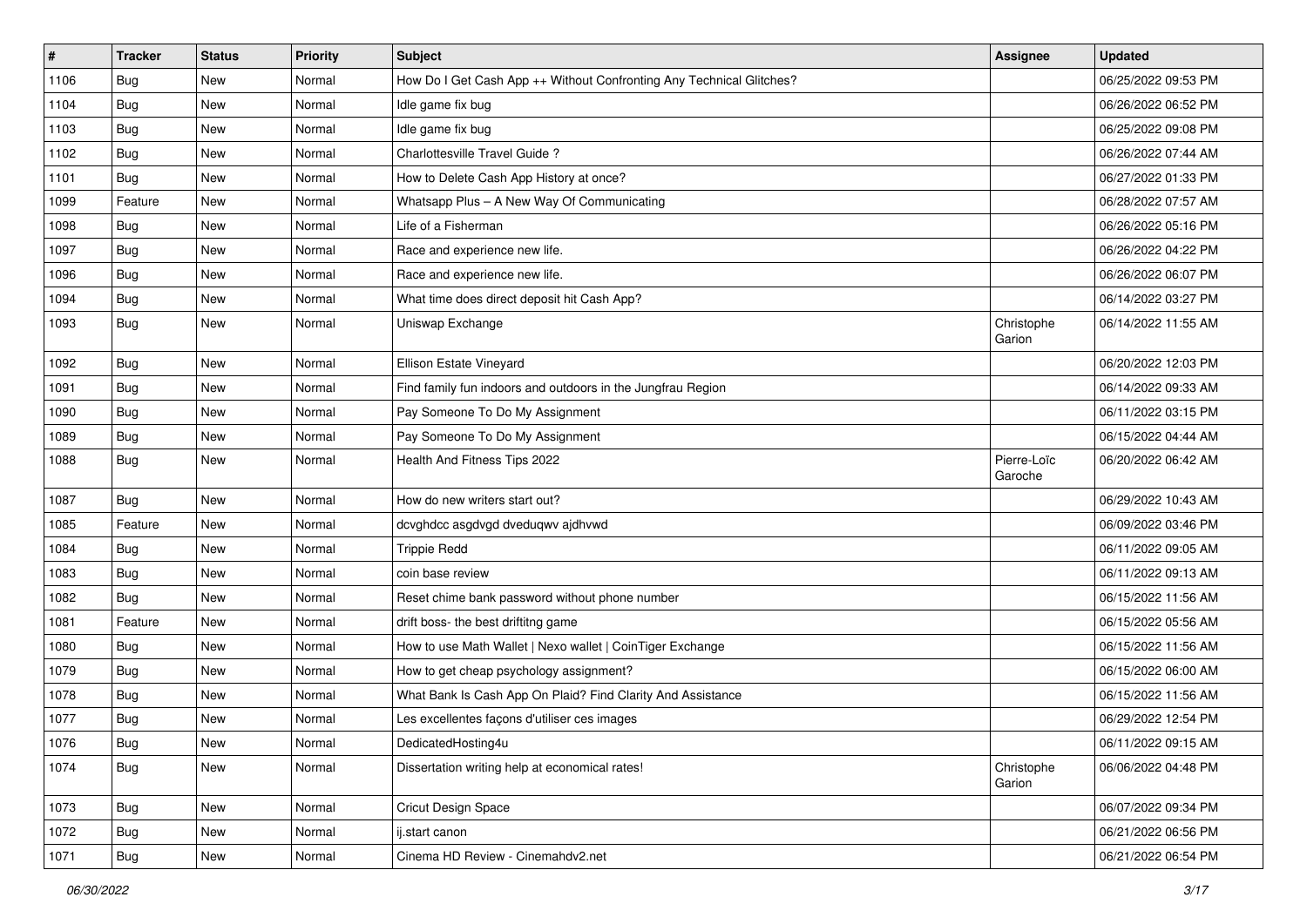| #    | <b>Tracker</b> | <b>Status</b> | <b>Priority</b> | <b>Subject</b>                                                           | Assignee               | <b>Updated</b>      |
|------|----------------|---------------|-----------------|--------------------------------------------------------------------------|------------------------|---------------------|
| 1070 | Feature        | New           | Normal          | <b>Tableau Consulting Expertise</b>                                      |                        | 06/09/2022 11:50 AM |
| 1069 | <b>Bug</b>     | New           | Normal          | how to get cash app support phone number 24*7 available                  |                        | 06/29/2022 05:37 PM |
| 1068 | <b>Bug</b>     | New           | Normal          | 123.hp.com/laserjet                                                      |                        | 05/31/2022 12:22 PM |
| 1067 | Bug            | New           | Normal          | Cricut.com/setup                                                         |                        | 05/31/2022 12:19 PM |
| 1065 | Bug            | New           | Normal          | The top foreign language training game in 2022                           |                        | 06/07/2022 04:05 AM |
| 1064 | <b>Bug</b>     | New           | Normal          | How to delete Cash App history?                                          | Pierre-Loïc<br>Garoche | 06/11/2022 10:29 AM |
| 1063 | Bug            | New           | Normal          | 123.hp.com/laserjet                                                      |                        | 05/28/2022 12:27 PM |
| 1062 | Bug            | New           | Normal          | Cricut.com/setup                                                         |                        | 05/28/2022 12:26 PM |
| 1061 | Bug            | New           | Normal          | Cricut.com/setup                                                         |                        | 05/28/2022 12:24 PM |
| 1060 | Bug            | New           | Normal          | How to Use Panda Helper to Speed Up Your iOS                             |                        | 05/28/2022 09:12 AM |
| 1059 | Bug            | New           | Normal          | 123.hp.com/laserjet                                                      |                        | 05/28/2022 08:29 AM |
| 1058 | Bug            | New           | Normal          | Cricut.com/setup                                                         |                        | 05/28/2022 08:28 AM |
| 1057 | Bug            | New           | Normal          | <b>CCPlay Education Edition APK</b>                                      |                        | 06/07/2022 04:07 AM |
| 1056 | Feature        | New           | Normal          | Online Class Issues                                                      |                        | 05/28/2022 12:44 AM |
| 1055 | Bug            | New           | Normal          | seo apk                                                                  | Pierre-Loïc<br>Garoche | 05/27/2022 06:23 AM |
| 1054 | Bug            | <b>New</b>    | Normal          | Apkmodule                                                                | Pierre-Loïc<br>Garoche | 05/26/2022 03:37 PM |
| 1053 | Bug            | New           | Normal          | Game Geometry Dash                                                       |                        | 05/26/2022 11:30 AM |
| 1052 | Bug            | New           | Normal          | Build Now GG is a new battle royale game.                                |                        | 05/26/2022 04:24 AM |
| 1051 | Bug            | New           | Normal          | Dental Supplies USA                                                      |                        | 06/11/2022 09:20 PM |
| 1050 | Feature        | New           | Normal          | Best Smart Phone Repair in Delhi                                         |                        | 05/25/2022 10:33 AM |
| 1049 | Feature        | New           | Normal          | IT Software Company In Delhi                                             |                        | 05/27/2022 05:24 AM |
| 1048 | <b>Bug</b>     | New           | Normal          | So zeigen Sie ein Instagram-Profilbild an und vergrößern es              |                        | 05/25/2022 06:56 AM |
| 1047 | <b>Bug</b>     | New           | Normal          | Opensea                                                                  | Corentin<br>Lauverjat  | 05/24/2022 02:32 PM |
| 1046 | Bug            | New           | Normal          | 123.hp.com/laserjet                                                      |                        | 05/24/2022 10:46 AM |
| 1045 | Bug            | New           | Normal          | Cricut.com/setup                                                         |                        | 05/24/2022 10:45 AM |
| 1044 | <b>Bug</b>     | New           | Normal          | Can I Disapprove If Random Person Sent Me Money On Cash App?             |                        | 05/26/2022 03:51 PM |
| 1043 | <b>Bug</b>     | New           | Normal          | What Is The Right Way To Troubleshoot Cash App Transfer Failed Problems? |                        | 05/25/2022 01:16 PM |
| 1042 | Bug            | New           | Normal          | How to set up direct deposit on cash app?                                |                        | 05/25/2022 01:17 PM |
| 1041 | Bug            | New           | Normal          | Count words in Word on the computer                                      |                        | 05/27/2022 02:16 PM |
| 1040 | <b>Bug</b>     | New           | Normal          | thabet                                                                   |                        | 05/19/2022 08:05 PM |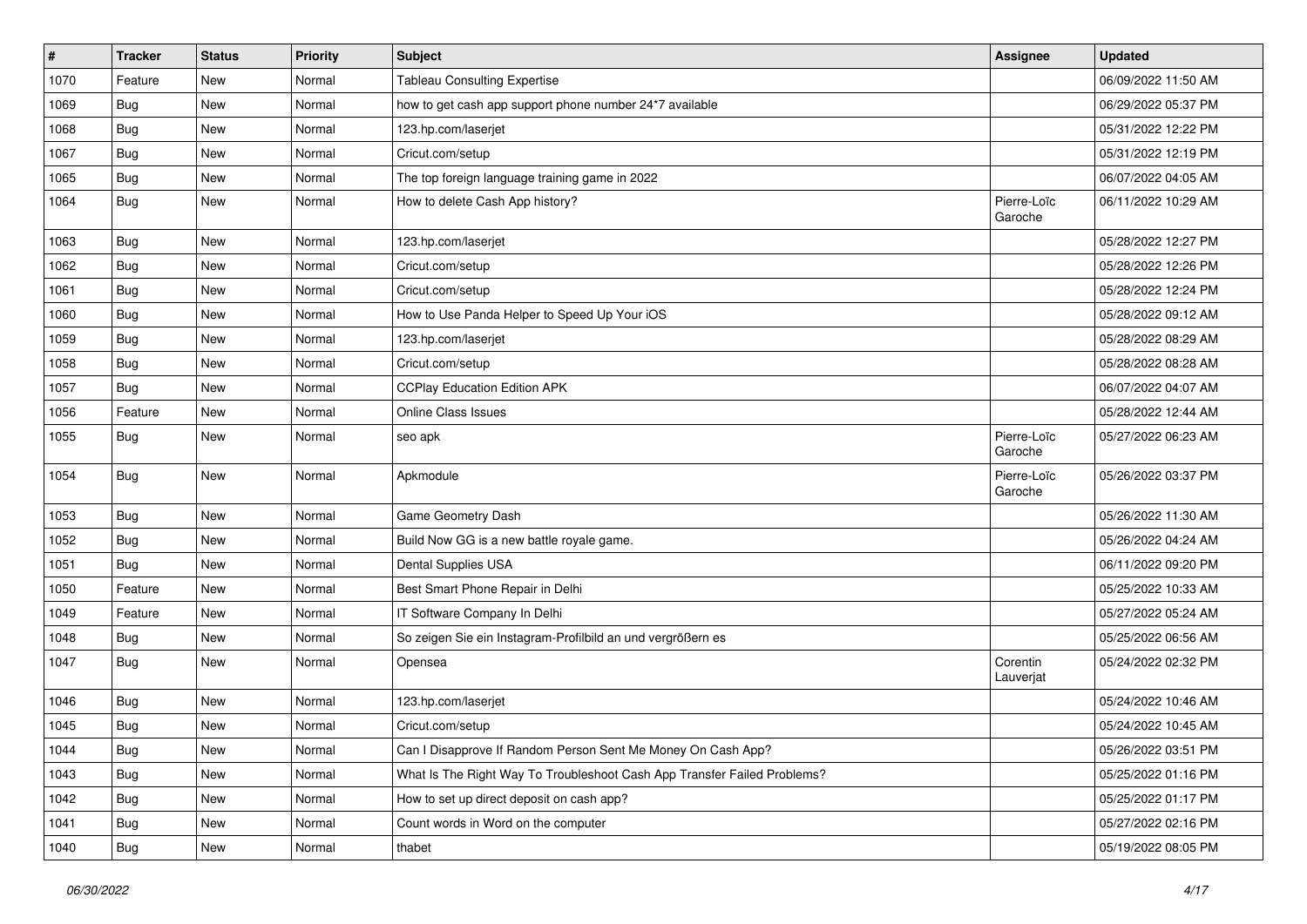| $\#$ | <b>Tracker</b> | <b>Status</b> | <b>Priority</b> | <b>Subject</b>                                                                | Assignee               | <b>Updated</b>      |
|------|----------------|---------------|-----------------|-------------------------------------------------------------------------------|------------------------|---------------------|
| 1039 | <b>Bug</b>     | New           | Normal          | How to Get Tickmill Bonuses for Free                                          |                        | 05/26/2022 05:43 PM |
| 1038 | Bug            | New           | Normal          | How to Fix Canon Printer Offline ISsue                                        | Pierre-Loïc<br>Garoche | 05/27/2022 05:25 AM |
| 1037 | Feature        | New           | Normal          | 1p lsd                                                                        | Christophe<br>Garion   | 05/19/2022 05:25 AM |
| 1036 | Bug            | New           | Normal          | <b>VPS Material</b>                                                           |                        | 05/18/2022 09:34 PM |
| 1035 | Bug            | New           | Normal          | how to relieve spam score                                                     | Pierre-Loïc<br>Garoche | 05/18/2022 11:39 AM |
| 1034 | Bug            | New           | Normal          | Download Teaching Feeling For Android                                         |                        | 05/20/2022 09:25 AM |
| 1033 | Bug            | <b>New</b>    | Normal          | The best slope 2 online games to play right now                               |                        | 05/17/2022 10:55 AM |
| 1032 | Bug            | New           | Normal          | How To Play The Wordle Game                                                   |                        | 05/17/2022 10:37 AM |
| 1031 | <b>Bug</b>     | New           | Normal          | <b>IAFT Traders Union</b>                                                     |                        | 05/16/2022 03:14 PM |
| 1030 | <b>Bug</b>     | New           | Normal          | <b>IAFT Traders Union</b>                                                     |                        | 05/16/2022 03:13 PM |
| 1029 | Bug            | New           | Normal          | 5 Reasons Why People Love Coloring Pages?                                     |                        | 05/16/2022 11:53 AM |
| 1028 | <b>Bug</b>     | New           | Normal          | The Best Free Online Game to Play with Friends                                |                        | 05/16/2022 05:00 AM |
| 1027 | Bug            | New           | Normal          | Word hurdle: Viral and Fun Online Game                                        |                        | 06/25/2022 06:13 PM |
| 1026 | Bug            | New           | Normal          | New Puzzle Game for All Age - Dordle                                          |                        | 06/25/2022 06:17 PM |
| 1025 | Bug            | New           | Normal          | how to change the logo in wordpress                                           |                        | 06/25/2022 06:20 PM |
| 1024 | <b>Bug</b>     | New           | Normal          | How to choose the right broker                                                |                        | 06/25/2022 06:23 PM |
| 1023 | <b>Bug</b>     | New           | Normal          | Questions That Are Typically Asked About Trap The Cat                         |                        | 05/14/2022 03:51 AM |
| 1022 | Bug            | New           | Normal          | 123.hp.com/laserjet                                                           |                        | 05/13/2022 01:25 PM |
| 1021 | <b>Bug</b>     | New           | Normal          | Cricut.com/setup                                                              |                        | 05/26/2022 12:21 AM |
| 1020 | <b>Bug</b>     | New           | Normal          | Cricut.com/setup                                                              |                        | 05/13/2022 11:14 AM |
| 1019 | Bug            | New           | Normal          | Cricut.com/setup                                                              |                        | 05/13/2022 11:13 AM |
| 1018 | Bug            | New           | Normal          | So erhalten Sie ein kostenloses Hörbuch                                       |                        | 06/29/2022 11:27 AM |
| 1017 | Feature        | New           | Normal          | fleeing the complex                                                           | Hamza<br>Bourbouh      | 05/13/2022 06:33 AM |
| 1016 | <b>Bug</b>     | New           | Normal          | Klondike Solitaire                                                            |                        | 05/12/2022 09:03 AM |
| 1015 | <b>Bug</b>     | New           | Normal          | Is it possible to send books for free?                                        |                        | 05/11/2022 04:05 PM |
| 1014 | <b>Bug</b>     | New           | Normal          | how to get chime routing and account number ? chime routing number florida    |                        | 05/11/2022 12:42 PM |
| 1013 | Bug            | New           | Normal          | ij.start canon                                                                |                        | 05/11/2022 11:31 AM |
| 1012 | <b>Bug</b>     | New           | Normal          | Cricut.com/setup                                                              |                        | 05/11/2022 11:30 AM |
| 1011 | Bug            | New           | Normal          | Summary of 10 best coloring apps on phones                                    |                        | 05/11/2022 10:58 AM |
| 1010 | <b>Bug</b>     | New           | Normal          | what are the requirements to borrow money from cash app ? cash app borrow app | Pierre-Loïc<br>Garoche | 05/11/2022 09:29 AM |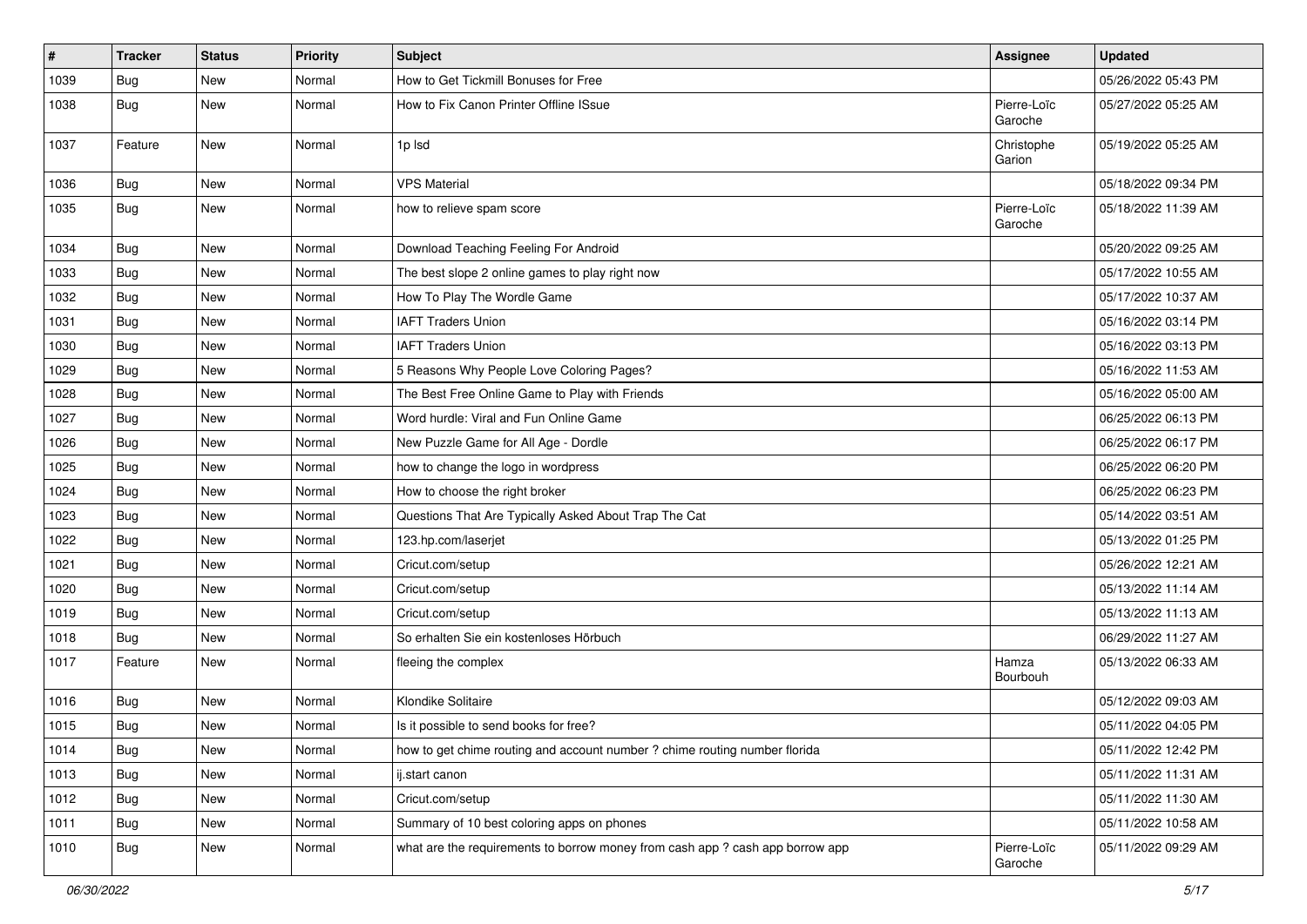| $\pmb{\#}$ | <b>Tracker</b> | <b>Status</b> | <b>Priority</b> | <b>Subject</b>                                                  | <b>Assignee</b>        | <b>Updated</b>      |
|------------|----------------|---------------|-----------------|-----------------------------------------------------------------|------------------------|---------------------|
| 1009       | <b>Bug</b>     | New           | Normal          | How to change routing number on Cash App?                       |                        | 05/11/2022 07:13 AM |
| 1008       | Bug            | <b>New</b>    | Normal          | Who was the first black woman to anchor a newscast?             |                        | 05/10/2022 03:13 PM |
| 1007       | Bug            | New           | Normal          | "ij.start canon                                                 |                        | 05/18/2022 10:40 AM |
| 1006       | Bug            | New           | Normal          | Cricut.com/setup                                                |                        | 05/10/2022 01:22 PM |
| 1004       | <b>Bug</b>     | New           | Normal          | you get to pinch and drag a man with a very flexible face       |                        | 05/10/2022 10:59 AM |
| 1003       | Bug            | New           | Normal          | Drift F1 is a drifting car game inspired by F1's tracks.        | Pierre-Loïc<br>Garoche | 05/10/2022 10:52 AM |
| 1002       | Bug            | New           | Normal          | Chemistry Assignment Help                                       |                        | 06/04/2022 09:58 AM |
| 1001       | <b>Bug</b>     | New           | Normal          | Venmo Keep Saying Error?                                        |                        | 06/27/2022 02:20 AM |
| 1000       | <b>Bug</b>     | New           | Normal          | Super easy way to zoom photos and upload to Instagram           | Christophe<br>Garion   | 06/28/2022 06:14 PM |
| 999        | <b>Bug</b>     | New           | Normal          | Is there a way to find Google Feud answers?                     |                        | 06/28/2022 01:27 AM |
| 998        | Bug            | New           | Normal          | Is It Hard to Solve Wordle An                                   |                        | 06/27/2022 12:24 AM |
| 997        | <b>Bug</b>     | New           | Normal          | 123.hp.com/laserjet                                             |                        | 06/28/2022 09:48 AM |
| 996        | <b>Bug</b>     | New           | Normal          | Cricut.com/setup                                                |                        | 06/27/2022 07:12 AM |
| 995        | Feature        | New           | Normal          | "ij.start canon                                                 |                        | 06/27/2022 01:29 PM |
| 994        | Feature        | New           | Normal          | Cricut.com/setup                                                |                        | 06/26/2022 02:00 AM |
| 993        | Bug            | New           | Normal          | IO Games Free Online                                            |                        | 06/26/2022 09:41 AM |
| 992        | Bug            | New           | Normal          | So vergrößern Sie Ihr Instagram-Profilbild                      |                        | 06/26/2022 11:29 PM |
| 991        | Bug            | New           | Normal          | <b>MDMA MOLLY</b>                                               |                        | 05/03/2022 12:03 AM |
| 990        | Bug            | New           | Normal          | Mushrooms                                                       |                        | 06/26/2022 05:41 AM |
| 989        | <b>Bug</b>     | New           | Normal          | Barewoods Wax Cigar                                             |                        | 06/26/2022 09:19 AM |
| 988        | Bug            | New           | Normal          | <b>Medicinal Mushrooms</b>                                      |                        | 06/27/2022 09:33 AM |
| 987        | <b>Bug</b>     | New           | Normal          | <b>Medicinal Mushrooms</b>                                      |                        | 06/27/2022 07:13 PM |
| 986        | Bug            | New           | Normal          | dbhdsvbhdf                                                      | Christophe<br>Garion   | 06/27/2022 04:12 PM |
| 985        | Bug            | New           | Normal          | Find out the vitality of Facebook Phone Number:                 |                        | 06/27/2022 05:39 AM |
| 984        | <b>Bug</b>     | New           | Normal          | How to disable, permanently delete Twitter account on phone, PC |                        | 06/26/2022 08:28 AM |
| 983        | Bug            | New           | Normal          | Finding issue in tekken 3 game?                                 |                        | 06/28/2022 03:26 AM |
| 982        | <b>Bug</b>     | New           | Normal          | Five sites that let you download free scenarios for your iPhone |                        | 05/07/2022 09:34 PM |
| 981        | Bug            | New           | Normal          | VidMate Mod APK                                                 |                        | 06/28/2022 11:24 AM |
| 980        | Bug            | New           | Normal          | Free Gas Cards for the Unemployed                               |                        | 06/28/2022 02:54 PM |
| 979        | <b>Bug</b>     | New           | Normal          | Free Gas Cards for the Unemployed                               |                        | 06/25/2022 09:02 PM |
| 978        | Bug            | New           | Normal          | Delamore Lodge is a place to stay.                              |                        | 06/27/2022 04:57 AM |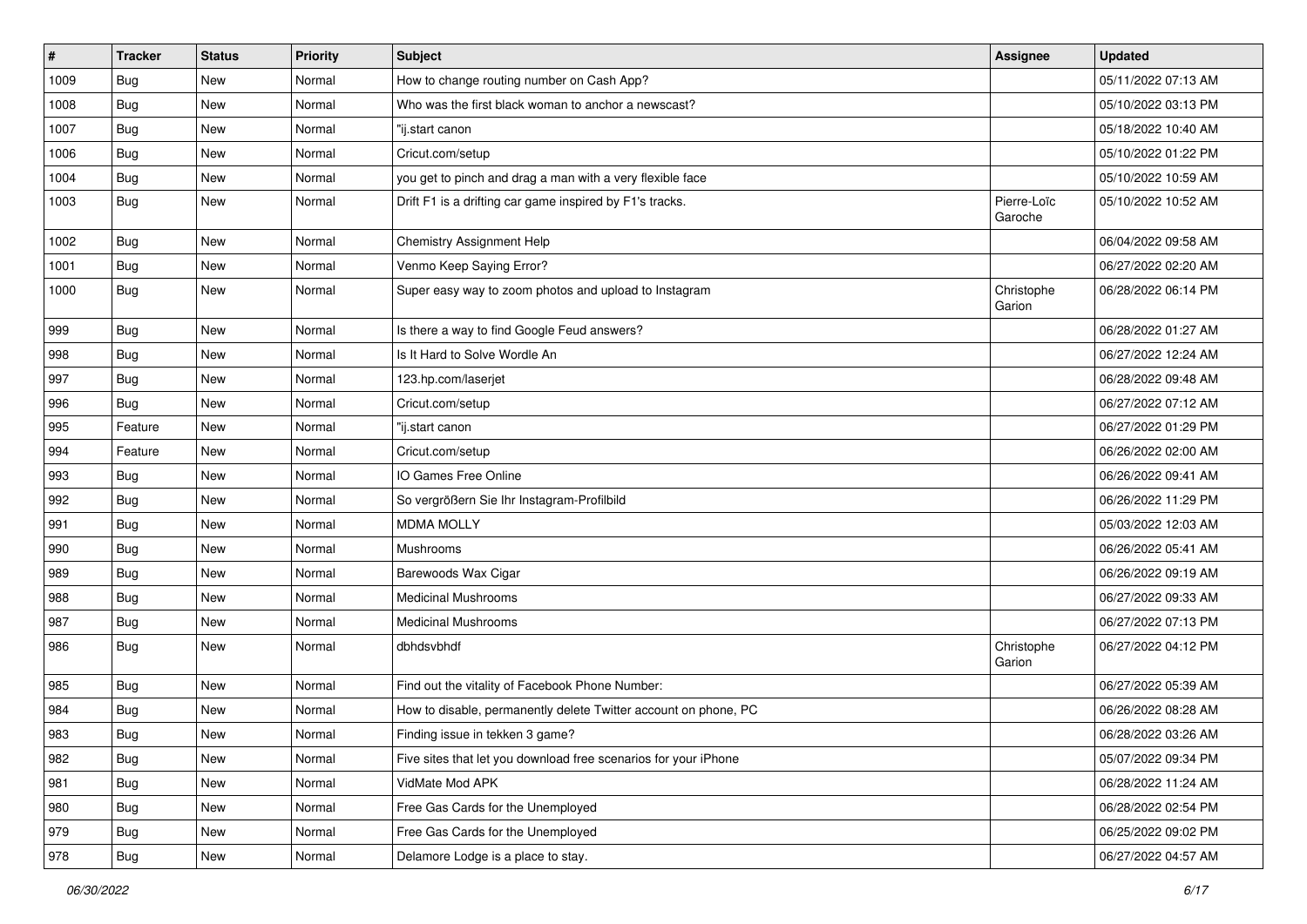| $\vert$ # | Tracker    | <b>Status</b> | <b>Priority</b> | <b>Subject</b>                                                                         | Assignee               | <b>Updated</b>      |
|-----------|------------|---------------|-----------------|----------------------------------------------------------------------------------------|------------------------|---------------------|
| 977       | <b>Bug</b> | New           | Normal          | Fans of the Old Country will like this book.                                           |                        | 06/26/2022 05:54 AM |
| 976       | Bug        | New           | Normal          | How to delete the cash app account history right now?                                  | Hamza<br>Bourbouh      | 06/28/2022 11:22 AM |
| 975       | Bug        | New           | Normal          | Payback 2 Mod APK                                                                      |                        | 05/05/2022 10:56 AM |
| 974       | Bug        | New           | Normal          | Watch NCAA Football Live Streaming Free                                                |                        | 06/26/2022 05:33 PM |
| 973       | Feature    | New           | Normal          | Free NFL Streaming Sites                                                               |                        | 06/28/2022 06:27 AM |
| 972       | <b>Bug</b> | New           | Normal          | How To Borrow Money From The Cash App? Get To Know About The Same                      |                        | 04/25/2022 07:30 AM |
| 971       | Bug        | New           | Normal          | How Do I Check Balance On Cash App Card With Optimum Ease?                             |                        | 06/27/2022 08:16 PM |
| 970       | <b>Bug</b> | New           | Normal          | The Amount Of Time Does Cash App Direct Deposit Time Take?                             |                        | 06/26/2022 07:32 PM |
| 969       | Bug        | New           | Normal          | Watch NCAA Football Live Match Free                                                    |                        | 06/28/2022 01:31 PM |
| 968       | Feature    | New           | Normal          | watch nfl online free live streaming                                                   |                        | 06/25/2022 11:52 PM |
| 967       | Feature    | New           | Normal          | stream live nfl games free online                                                      |                        | 06/26/2022 10:09 AM |
| 966       | <b>Bug</b> | New           | Normal          | How to Download the Filmes                                                             |                        | 06/27/2022 03:25 AM |
| 965       | <b>Bug</b> | New           | Normal          | Go with cash app customer service to know where I can load my cash app card            |                        | 06/28/2022 04:30 AM |
| 964       | <b>Bug</b> | New           | Normal          | Can I Fix Cash App Transfer Failed Issues By Adding Sufficient Funds?                  |                        | 06/26/2022 07:21 AM |
| 963       | Feature    | New           | Normal          | Why I am not getting cool cash app card designs- call experts                          |                        | 06/26/2022 07:52 AM |
| 962       | Bug        | New           | Normal          | Kostenlose Hörbücher                                                                   |                        | 06/26/2022 10:45 PM |
| 961       | <b>Bug</b> | New           | Normal          | TeaTv is an Android                                                                    |                        | 06/26/2022 02:02 PM |
| 960       | Feature    | New           | Normal          | Zooming Instagram Picture In Full HD                                                   | Pierre-Loïc<br>Garoche | 06/26/2022 07:18 AM |
| 959       | Bug        | New           | Normal          | Get connected with cash app team-How to get money off cash app at walmart without card |                        | 06/27/2022 08:52 AM |
| 958       | Bug        | New           | Normal          | Avail Cash app support service to know Sutton bank cash app number                     |                        | 06/26/2022 08:46 AM |
| 957       | Bug        | New           | Normal          | From Where I Can Get Cheap Writing Services?                                           |                        | 04/20/2022 05:06 AM |
| 956       | <b>Bug</b> | New           | Normal          | <b>FNF Free Mods Online</b>                                                            |                        | 06/25/2022 09:59 PM |
| 955       | Bug        | New           | Normal          | How Long Does Verification Take On Cash App If You Apply For The Verification?         | Christophe<br>Garion   | 06/25/2022 10:50 PM |
| 954       | <b>Bug</b> | New           | Normal          | AZ Screen Recorder Mod                                                                 |                        | 06/25/2022 11:24 PM |
| 953       | <b>Bug</b> | New           | Normal          | Manga Dogs - Read Your Favorite Comics on Your Smartphone                              |                        | 06/27/2022 03:53 PM |
| 952       | Bug        | New           | Normal          | Canon IJ Network Tool                                                                  |                        | 06/26/2022 10:35 AM |
| 951       | <b>Bug</b> | New           | Normal          | Canon.com/ijsetup                                                                      |                        | 06/27/2022 07:56 PM |
| 950       | Bug        | New           | Normal          | ij.start canon                                                                         |                        | 06/26/2022 04:35 AM |
| 949       | <b>Bug</b> | New           | Normal          | <b>Educational Games</b>                                                               |                        | 06/15/2022 09:11 PM |
| 948       | <b>Bug</b> | New           | Normal          | Canon IJ Network Tool                                                                  |                        | 06/27/2022 09:30 PM |
| 947       | Bug        | New           | Normal          | is Disney Now and Disney Plus different?                                               |                        | 04/14/2022 09:53 AM |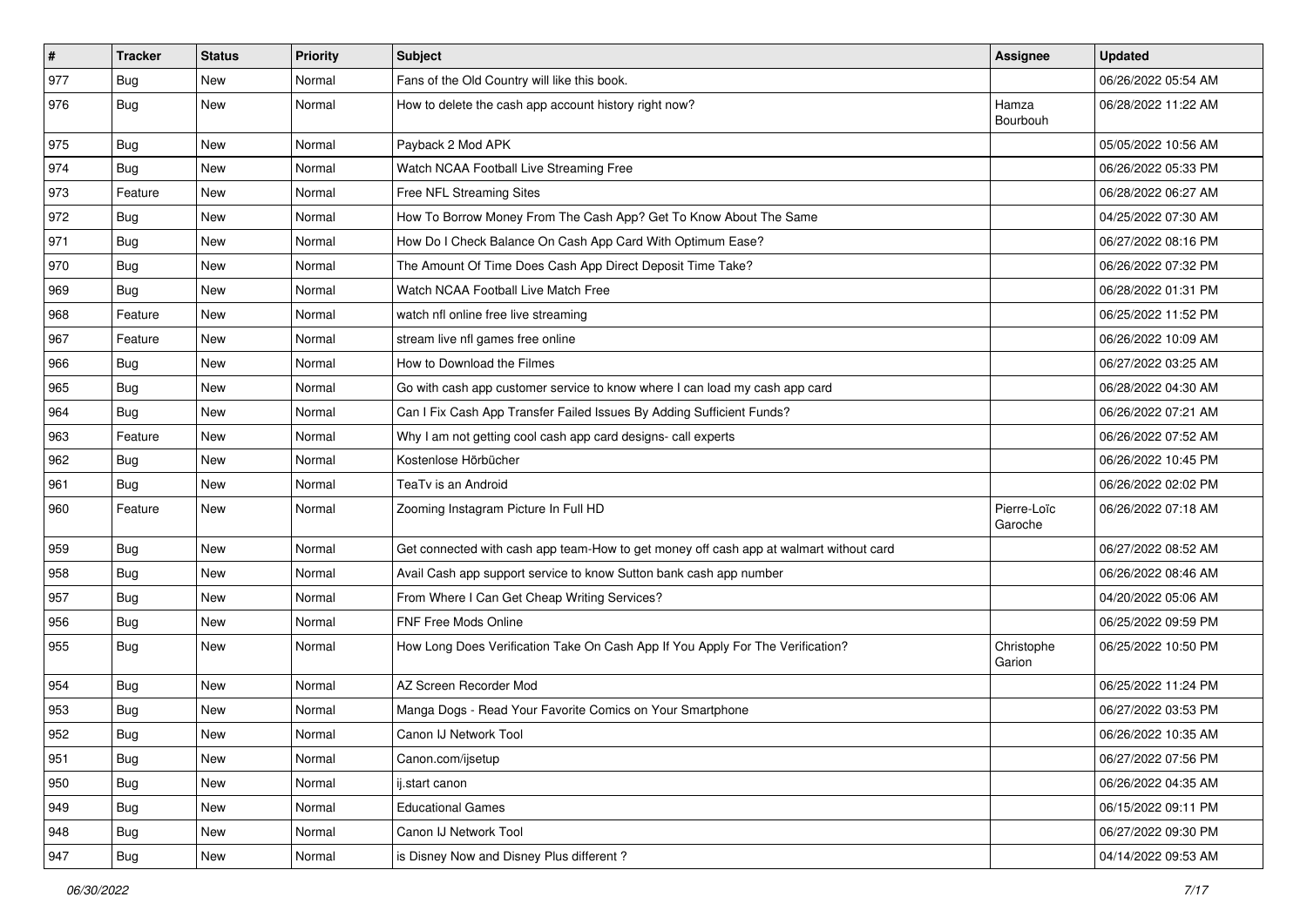| $\vert$ # | Tracker    | <b>Status</b> | <b>Priority</b> | <b>Subject</b>                                                                   | <b>Assignee</b>        | <b>Updated</b>      |
|-----------|------------|---------------|-----------------|----------------------------------------------------------------------------------|------------------------|---------------------|
| 946       | <b>Bug</b> | New           | Normal          | What is Plex and Is Plex Legal?                                                  |                        | 06/26/2022 05:23 AM |
| 945       | Bug        | New           | Normal          | TikTok 18 Mod Apk For Your Android                                               |                        | 04/13/2022 09:32 AM |
| 944       | Feature    | New           | Normal          | Canon.com/ijsetup                                                                |                        | 06/27/2022 09:46 AM |
| 943       | <b>Bug</b> | New           | Normal          | ij.start canon                                                                   |                        | 04/13/2022 08:52 AM |
| 942       | Bug        | New           | Normal          | Canon IJ Network Tool                                                            |                        | 04/13/2022 08:45 AM |
| 941       | Bug        | New           | Normal          | is Disney Now and Disney Plus different?                                         |                        | 06/26/2022 12:10 PM |
| 940       | <b>Bug</b> | New           | Normal          | What is Plex and Is Plex Legal?                                                  |                        | 06/26/2022 04:50 PM |
| 939       | Bug        | New           | Normal          | Ability to change sound notifications                                            | Christophe<br>Garion   | 06/27/2022 11:29 PM |
| 938       | Bug        | New           | Normal          | Would you like to have your own ringtone                                         | Christophe<br>Garion   | 06/26/2022 09:54 PM |
| 936       | Bug        | New           | Normal          | Avantages de l'extension AliTools pour faire du shopping sur Aliexpress          | Pierre-Loïc<br>Garoche | 04/12/2022 11:35 AM |
| 935       | <b>Bug</b> | New           | Normal          | MovieBox Pro Apk - Watch Movies and TV Shows on Your Android Phone               |                        | 06/26/2022 04:11 AM |
| 934       | <b>Bug</b> | New           | Normal          | MovieBox Pro Apk - Watch Movies and TV Shows on Your Android Phone               |                        | 05/10/2022 11:01 AM |
| 933       | Bug        | New           | Normal          | How Can I Watch Movies on My Mobile Phone                                        |                        | 06/24/2022 12:55 AM |
| 932       | <b>Bug</b> | New           | Normal          | The best epic, long-playing PC games will consume days of your life.             |                        | 05/15/2022 07:44 PM |
| 930       | Bug        | New           | Normal          | The best free games online                                                       |                        | 04/12/2022 09:05 AM |
| 929       | Bug        | New           | Normal          | Canon IJ Network Tool                                                            |                        | 04/12/2022 08:32 AM |
| 928       | <b>Bug</b> | New           | Normal          | How Does Sutton Bank Cash App Customer Service Help In Answering Your Questions? |                        | 04/12/2022 11:36 AM |
| 927       | Feature    | New           | Normal          | What Is The Right Way To Troubleshoot Cash App Transfer Failed Problems?         |                        | 04/12/2022 05:54 AM |
| 926       | <b>Bug</b> | New           | Normal          | tavor 7                                                                          |                        | 06/22/2022 05:08 PM |
| 925       | Bug        | New           | Normal          | tavor 7                                                                          |                        | 06/15/2022 03:45 AM |
| 924       | <b>Bug</b> | New           | Normal          | buy tec 9                                                                        |                        | 04/11/2022 02:54 PM |
| 923       | <b>Bug</b> | New           | Normal          | frenchies for sale                                                               |                        | 04/11/2022 02:35 PM |
| 922       | Bug        | New           | Normal          | Why Is The Need For Assignment Writing Services?                                 |                        | 06/29/2022 06:48 PM |
| 921       | <b>Bug</b> | New           | Normal          | Canon IJ Network Tool                                                            |                        | 04/11/2022 09:00 AM |
| 920       | <b>Bug</b> | New           | Normal          | Where I Can Get Essay Writing Services?                                          |                        | 04/11/2022 08:35 AM |
| 919       | Feature    | New           | Normal          | How can I check my Cash App card balance by dialing a number?                    |                        | 04/10/2022 09:07 AM |
| 918       | <b>Bug</b> | New           | Normal          | Antivirus for IOS                                                                |                        | 06/16/2022 10:36 PM |
| 917       | Bug        | New           | Normal          | Random Person Sent Me Money on Cash App-find solution?                           |                        | 04/09/2022 12:32 PM |
| 916       | Bug        | New           | Normal          | How long does it take to write a book?                                           |                        | 04/07/2022 12:15 PM |
| 915       | Bug        | New           | Normal          | Finance dissertation writing                                                     |                        | 04/07/2022 09:22 AM |
| 914       | Bug        | New           | Normal          | Wordle: how to play fashion games for free?                                      |                        | 04/07/2022 08:30 AM |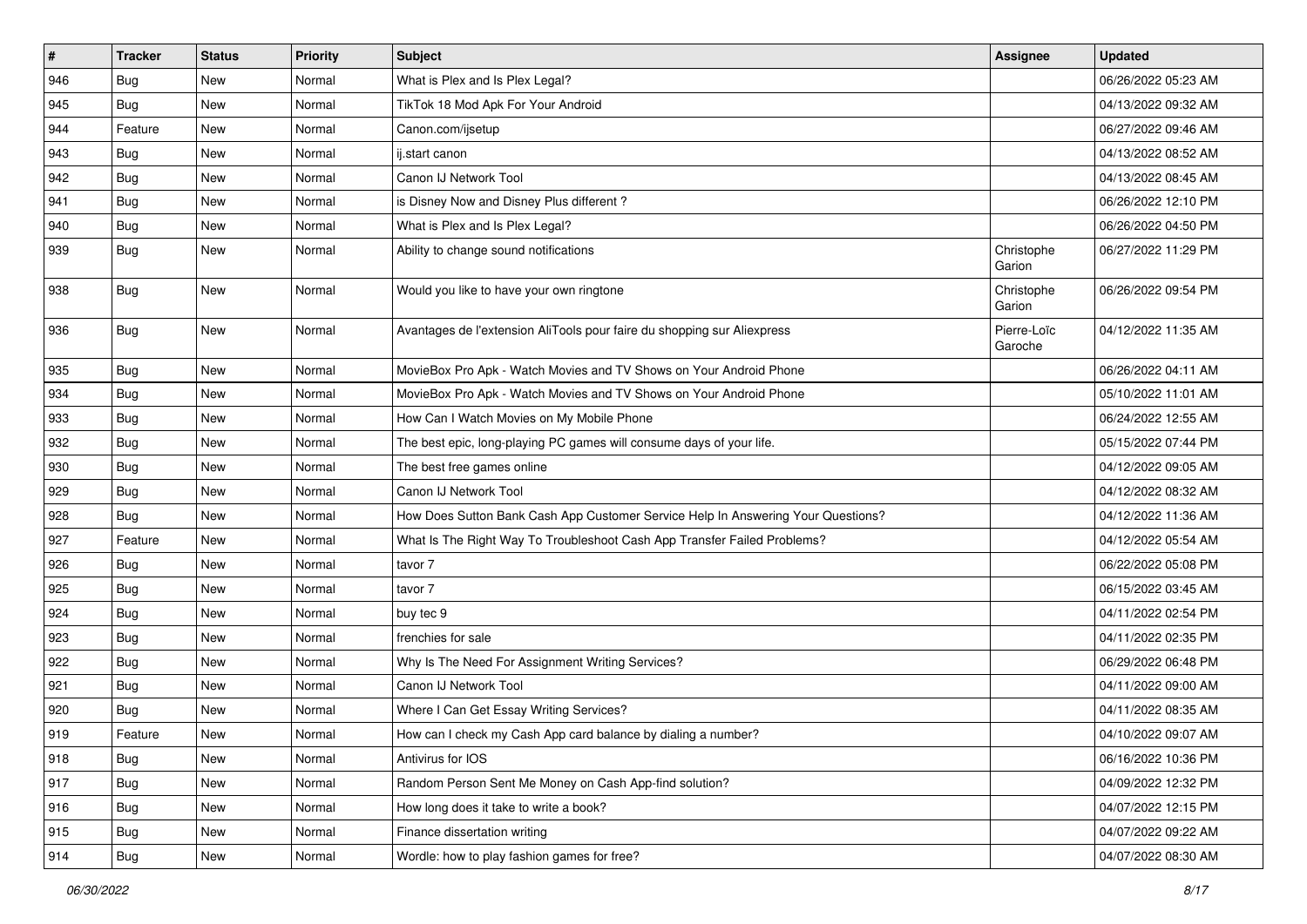| $\sharp$ | <b>Tracker</b> | <b>Status</b> | <b>Priority</b> | <b>Subject</b>                                                              | <b>Assignee</b>      | <b>Updated</b>      |
|----------|----------------|---------------|-----------------|-----------------------------------------------------------------------------|----------------------|---------------------|
| 913      | Bug            | New           | Normal          | Canon IJ Network Tool                                                       |                      | 04/07/2022 06:21 AM |
| 912      | Bug            | <b>New</b>    | Normal          | <b>Cuphead Mobile Game Review</b>                                           |                      | 06/09/2022 10:14 AM |
| 911      | Bug            | New           | Normal          | Aluminum Windows & Doors                                                    |                      | 04/06/2022 08:10 PM |
| 910      | Bug            | New           | Normal          | Each content looks unisize or not formated                                  |                      | 04/06/2022 11:21 AM |
| 909      | Bug            | New           | Normal          | Toca Life World APK                                                         |                      | 04/06/2022 04:52 AM |
| 908      | <b>Bug</b>     | New           | Normal          | Toca Life World APK                                                         |                      | 04/06/2022 03:18 AM |
| 907      | Bug            | New           | Normal          | Canon IJ Network Tool                                                       |                      | 04/04/2022 10:43 AM |
| 906      | <b>Bug</b>     | New           | Normal          | How To Change Cash App From Business To Personal Account For Any Reasons?   |                      | 04/04/2022 09:57 AM |
| 905      | <b>Bug</b>     | New           | Normal          | MINI MILITIA MOD APK                                                        |                      | 05/19/2022 01:54 PM |
| 904      | Feature        | New           | Normal          | Laora seeck                                                                 |                      | 04/20/2022 11:54 AM |
| 903      | Feature        | New           | Normal          | Good game                                                                   |                      | 04/11/2022 08:39 AM |
| 902      | Feature        | New           | Normal          | salo717                                                                     |                      | 05/18/2022 10:35 AM |
| 901      | Feature        | New           | Normal          | good game ever                                                              |                      | 06/30/2022 01:50 AM |
| 900      | Feature        | New           | Normal          | good game ever                                                              |                      | 04/02/2022 11:59 AM |
| 899      | Feature        | New           | Normal          | Application of Optical Fiber Gyroscope                                      | Christophe<br>Garion | 04/02/2022 11:23 AM |
| 898      | Bug            | New           | Normal          | Shadow Fight 2 Mod APK                                                      |                      | 04/02/2022 09:17 AM |
| 897      | Bug            | New           | Normal          | Slot Pulsa Pragmatic Play                                                   | Xavier Thirioux      | 04/01/2022 12:08 PM |
| 896      | Feature        | New           | Normal          | Application of North Finder in Mining Industry                              | Xavier Thirioux      | 04/01/2022 09:49 AM |
| 895      | <b>Bug</b>     | New           | Normal          | Cash App Scams                                                              |                      | 06/18/2022 02:36 PM |
| 894      | Feature        | New           | Normal          | Need phd dissertation help in UK                                            |                      | 05/30/2022 12:29 PM |
| 893      | <b>Bug</b>     | New           | Normal          | klingeltone                                                                 |                      | 04/13/2022 11:06 AM |
| 892      | Bug            | New           | Normal          | Good game                                                                   |                      | 04/01/2022 09:15 AM |
| 891      | <b>Bug</b>     | New           | Normal          | The most interesting game today, have you tried it?                         |                      | 04/01/2022 09:17 AM |
| 889      | Bug            | New           | Normal          | What is Plex and how it's work?                                             |                      | 04/01/2022 09:14 AM |
| 888      | <b>Bug</b>     | New           | Normal          | Is the Fox News Channel on Roku free?                                       |                      | 06/28/2022 06:58 PM |
| 887      | Bug            | New           | Normal          | What is Plex and how it's work?                                             |                      | 04/01/2022 09:16 AM |
| 886      | <b>Bug</b>     | New           | Normal          | Is the Fox News Channel on Roku free?                                       |                      | 06/28/2022 09:36 PM |
| 885      | Bug            | New           | Normal          | How to Install the Tele Latino App For Android                              |                      | 03/28/2022 04:10 AM |
| 884      | <b>Bug</b>     | New           | Normal          | Why do Subway Surfers popular                                               |                      | 04/01/2022 09:16 AM |
| 883      | Bug            | New           | Normal          | Langweilen Sie sich jemals bei der gleichen alten Schriftart auf Instagram? |                      | 04/01/2022 09:16 AM |
| 882      | <b>Bug</b>     | New           | Normal          | How to change bank account on cash app?                                     |                      | 04/01/2022 09:16 AM |
| 880      | <b>Bug</b>     | New           | Normal          | Why do Subway Surfers popular                                               |                      | 04/01/2022 09:16 AM |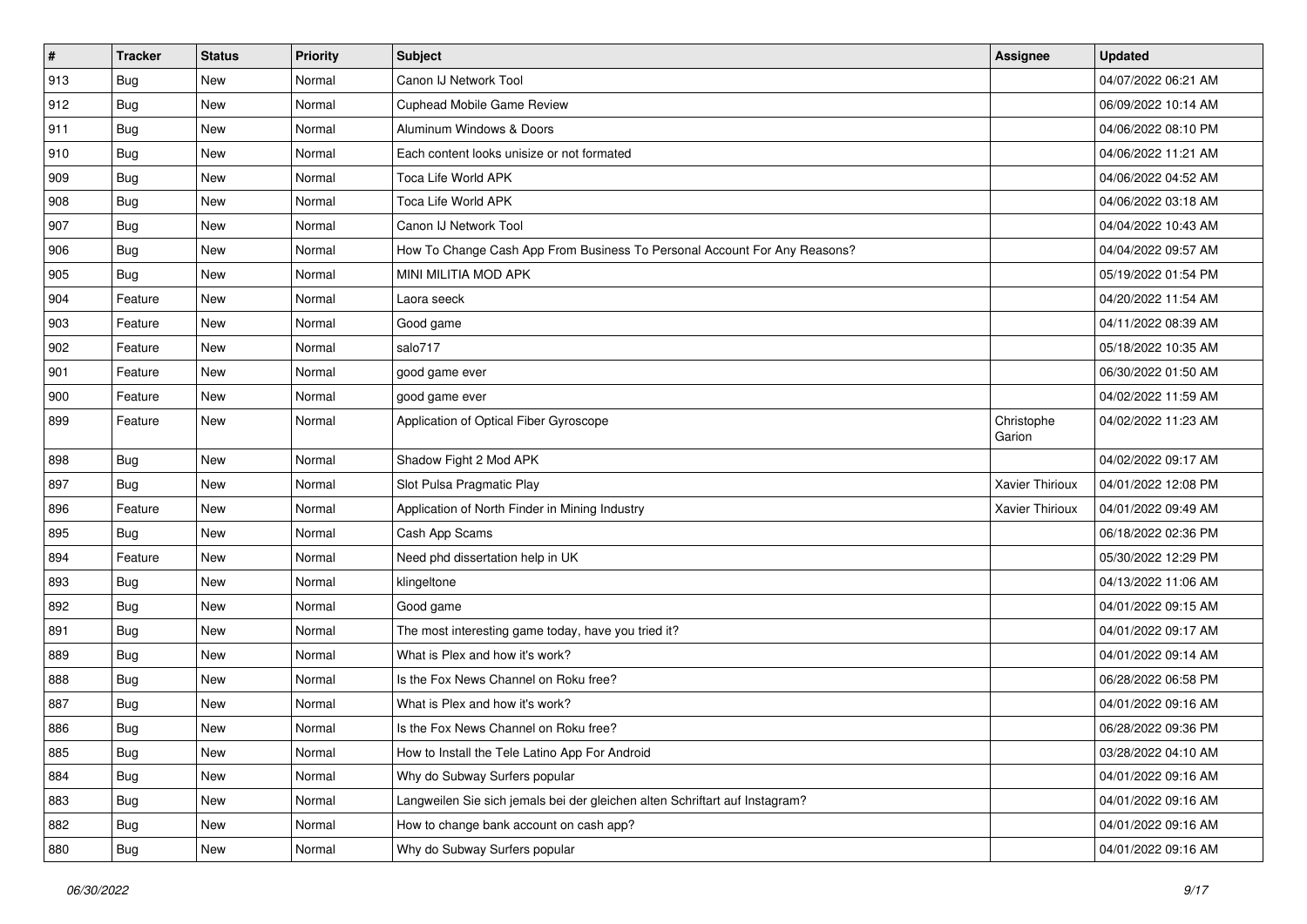| $\sharp$ | <b>Tracker</b> | <b>Status</b> | <b>Priority</b> | Subject                                                                          | <b>Assignee</b>        | <b>Updated</b>      |
|----------|----------------|---------------|-----------------|----------------------------------------------------------------------------------|------------------------|---------------------|
| 879      | Feature        | New           | Normal          | Best Garage Door Repair in Massachusetts                                         |                        | 04/01/2022 09:16 AM |
| 878      | Bug            | <b>New</b>    | Normal          | Wie ist instazoom hilfreich beim Herunterladen von Instagram-Profilbildern       |                        | 04/08/2022 09:28 PM |
| 877      | Feature        | New           | Normal          | <b>Exness Broker Review</b>                                                      |                        | 04/01/2022 09:12 AM |
| 876      | Bug            | New           | Normal          | Download Full-Size Profile Pictures of Your Favorite Users With InstaDP          |                        | 04/01/2022 09:12 AM |
| 875      | Bug            | New           | Normal          | Red ball game                                                                    |                        | 04/01/2022 09:15 AM |
| 874      | Bug            | New           | Normal          | Cómo descargar Minecraft Apk                                                     |                        | 06/26/2022 08:01 AM |
| 873      | Bug            | New           | Normal          | Klingeltöne mp3                                                                  |                        | 04/13/2022 11:03 AM |
| 872      | <b>Bug</b>     | New           | Normal          | Poppy Playtime Horror Game Free                                                  |                        | 04/01/2022 09:11 AM |
| 870      | <b>Bug</b>     | New           | Normal          | Mahjong Solitaire                                                                |                        | 04/01/2022 09:12 AM |
| 869      | Bug            | New           | Normal          | Sonnerie Post Malone 2022                                                        |                        | 04/13/2022 11:05 AM |
| 868      | Feature        | New           | Normal          | What Is the Role of a Graphic Designer?                                          | Pierre-Loïc<br>Garoche | 04/01/2022 09:12 AM |
| 866      | Feature        | New           | Normal          | Northern Ireland Dissertation Writing Service                                    | Pierre-Loïc<br>Garoche | 04/01/2022 09:12 AM |
| 865      | Bug            | New           | Normal          | Canon IJ Printer Utility                                                         |                        | 05/18/2022 07:24 PM |
| 864      | Bug            | New           | Normal          | Canon IJ Network Tool                                                            |                        | 04/01/2022 09:14 AM |
| 863      | <b>Bug</b>     | New           | Normal          | Canon IJ Network Tool                                                            |                        | 04/01/2022 09:12 AM |
| 862      | Bug            | New           | Normal          | none                                                                             |                        | 04/01/2022 09:11 AM |
| 860      | Bug            | New           | Normal          | pokemon guide                                                                    | Pierre-Loïc<br>Garoche | 06/18/2022 08:18 PM |
| 859      | Bug            | New           | Normal          | Canon IJ Network Tool                                                            |                        | 04/01/2022 09:13 AM |
| 858      | Bug            | New           | Normal          | opourid                                                                          | Christophe<br>Garion   | 04/01/2022 09:13 AM |
| 857      | <b>Bug</b>     | New           | Normal          | Welcome to the world of classic retro games                                      |                        | 04/01/2022 09:13 AM |
| 856      | <b>Bug</b>     | New           | Normal          | Online Classes Assistance Help For Student                                       |                        | 04/01/2022 09:13 AM |
| 855      | Bug            | New           | Normal          | Online Classes Assistance Help For Student                                       |                        | 04/01/2022 09:13 AM |
| 854      | <b>Bug</b>     | New           | Normal          | How To Resolve Password Problems Through Facebook Customer Service?              |                        | 04/09/2022 06:11 PM |
| 853      | Bug            | New           | Normal          | what is dr laser                                                                 |                        | 04/01/2022 09:13 AM |
| 852      | <b>Bug</b>     | New           | Normal          | How to cancel your French Bee flight within 24 hours?                            |                        | 04/01/2022 09:13 AM |
| 851      | <b>Bug</b>     | New           | Normal          | Laden Sie den kostenlosen MP3-Klingelton für Ihr Mobiltelefon herunter           |                        | 04/01/2022 09:14 AM |
| 850      | Bug            | New           | Normal          | Puppy Playtime APK Android                                                       |                        | 04/01/2022 09:14 AM |
| 849      | <b>Bug</b>     | New           | Normal          | FutEmax App Apk - Watch Soccer, Fantasy Football, And More On Your Mobile Device |                        | 04/01/2022 09:04 AM |
| 848      | Feature        | New           | Normal          | Online Classes Assistance                                                        |                        | 04/01/2022 08:57 AM |
| 847      | Feature        | New           | Normal          | Canon.com/ijsetup                                                                |                        | 04/01/2022 09:08 AM |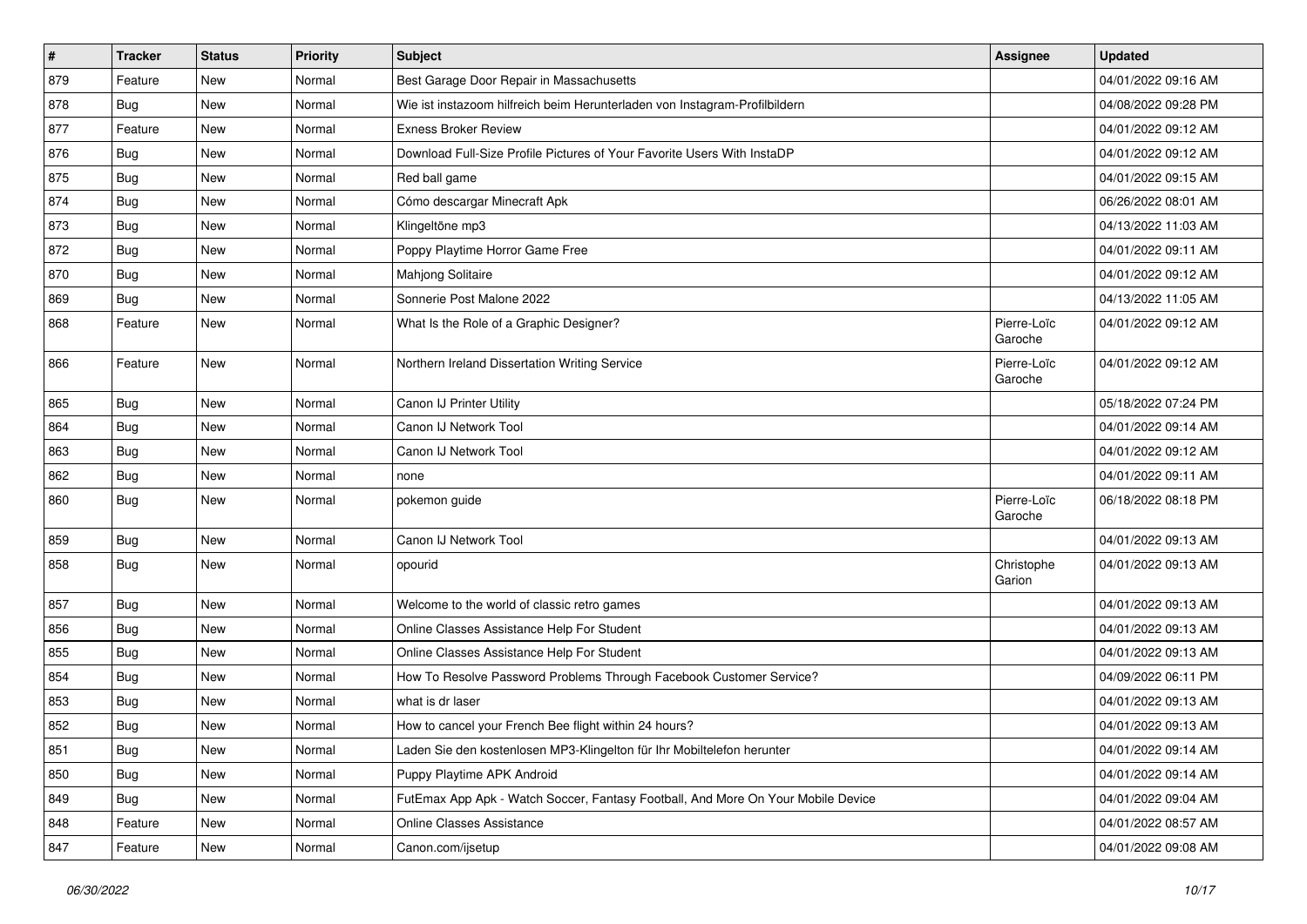| $\vert$ # | <b>Tracker</b> | <b>Status</b> | <b>Priority</b> | <b>Subject</b>                                                | <b>Assignee</b>        | <b>Updated</b>      |
|-----------|----------------|---------------|-----------------|---------------------------------------------------------------|------------------------|---------------------|
| 846       | Feature        | New           | Normal          | ij.start canon                                                |                        | 04/01/2022 08:58 AM |
| 845       | Feature        | <b>New</b>    | Normal          | canon.com/ijsetup                                             |                        | 04/01/2022 08:58 AM |
| 844       | <b>Bug</b>     | New           | Normal          | To know Chime Routing Number call on the helpline number      |                        | 04/01/2022 08:58 AM |
| 843       | Bug            | New           | Normal          | Canon IJ Network Tool                                         |                        | 04/01/2022 08:58 AM |
| 842       | Bug            | New           | Normal          | Join the fun game                                             |                        | 04/01/2022 08:58 AM |
| 841       | Bug            | New           | Normal          | How do I activate FOX NOW?                                    |                        | 04/01/2022 08:58 AM |
| 840       | Bug            | New           | Normal          | Is Tubi really free and legal?                                |                        | 04/01/2022 08:58 AM |
| 839       | Bug            | New           | Normal          | How do I activate FOX NOW?                                    |                        | 04/01/2022 08:58 AM |
| 838       | Bug            | New           | Normal          | Celebrity Hunter Mod apk - Como instalá-lo                    |                        | 04/01/2022 08:58 AM |
| 837       | Bug            | New           | Normal          | To Create An Instagram Story                                  | Pierre-Loïc<br>Garoche | 04/01/2022 08:58 AM |
| 836       | Bug            | New           | Normal          | What Is The Required Amount To Pay As Cash App Clearance Fee? |                        | 04/01/2022 09:00 AM |
| 835       | Bug            | New           | Normal          | Build your strong army with Taming io                         |                        | 04/01/2022 08:59 AM |
| 834       | <b>Bug</b>     | New           | Normal          | Grasp the secret to relieve stress and fatigue                |                        | 04/01/2022 08:57 AM |
| 833       | Bug            | New           | Normal          | Does Direct Deposit Hit Chime- seek Chime Customer Service    |                        | 04/01/2022 08:59 AM |
| 832       | <b>Bug</b>     | New           | Normal          | Choque Royale Mod Apk                                         |                        | 04/01/2022 08:59 AM |
| 831       | Bug            | New           | Normal          | Build and shoot                                               |                        | 05/29/2022 04:47 PM |
| 830       | Bug            | New           | Normal          | Poppy Playtime APK                                            |                        | 06/27/2022 10:31 PM |
| 829       | Bug            | New           | Normal          | Write My Dissertation For Me UK                               | Pierre-Loïc<br>Garoche | 06/26/2022 04:13 AM |
| 828       | Bug            | <b>New</b>    | Normal          | Nursery management                                            |                        | 06/28/2022 12:10 PM |
| 827       | Bug            | New           | Normal          | Come To Know The Required Steps To Unlock Cash App Account    |                        | 04/01/2022 08:59 AM |
| 826       | Bug            | New           | Normal          | How to Dowload MXL TV Premium                                 |                        | 05/26/2022 03:34 PM |
| 825       | <b>Bug</b>     | New           | Normal          | Lucky Patcher Download                                        |                        | 06/26/2022 06:09 PM |
| 824       | Feature        | New           | Normal          | How to watch Fox News on my Smart TV or similar devices?      | Pierre-Loïc<br>Garoche | 06/27/2022 08:32 PM |
| 823       | Feature        | New           | Normal          | How much does Disney Plus cost?                               | Pierre-Loïc<br>Garoche | 06/27/2022 04:05 AM |
| 822       | <b>Bug</b>     | New           | Normal          | Dowload Your Boyfriend Game                                   |                        | 06/28/2022 04:56 AM |
| 821       | <b>Bug</b>     | New           | Normal          | Nicoo - A Review of the Popular Battle Royale Game            |                        | 06/28/2022 08:30 AM |
| 820       | <b>Bug</b>     | New           | Normal          | Metal Slug Apk para Android                                   |                        | 06/29/2022 12:55 PM |
| 819       | <b>Bug</b>     | New           | Normal          | Metal Slug Apk para Android                                   |                        | 06/27/2022 09:35 AM |
| 818       | <b>Bug</b>     | New           | Normal          | Have you ever played a basketball game?                       | Corentin<br>Lauverjat  | 04/01/2022 08:55 AM |
| 817       | Bug            | New           | Normal          | Pacman 30th Anniversary                                       |                        | 06/28/2022 09:20 AM |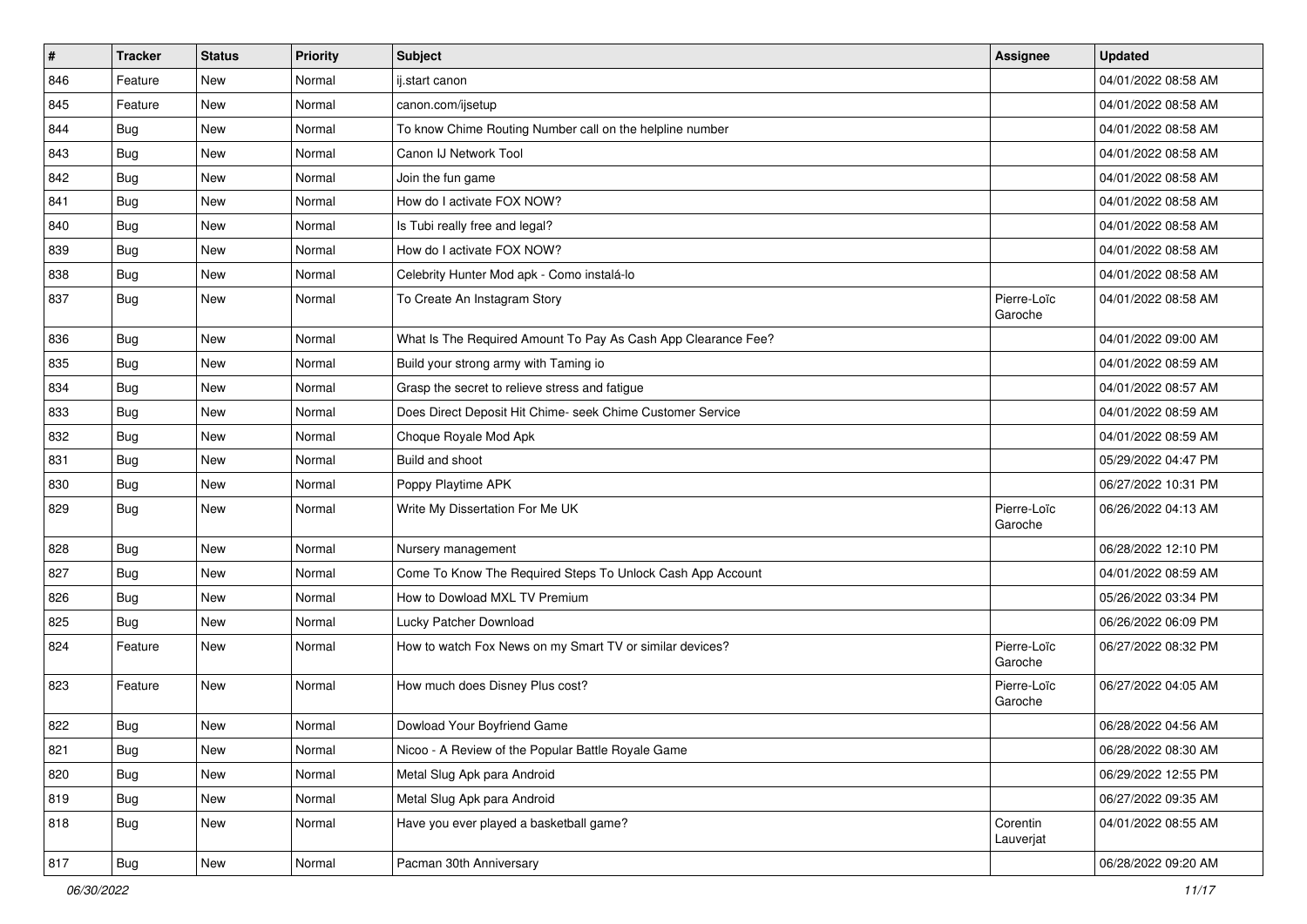| $\vert$ # | <b>Tracker</b> | <b>Status</b> | <b>Priority</b> | Subject                                                          | <b>Assignee</b>        | <b>Updated</b>      |
|-----------|----------------|---------------|-----------------|------------------------------------------------------------------|------------------------|---------------------|
| 816       | Bug            | New           | Normal          | Play Scribble io fun with everyone                               |                        | 06/28/2022 03:20 PM |
| 815       | Bug            | New           | Normal          | how do i call cash app customer service                          | Xavier Thirioux        | 06/28/2022 01:04 PM |
| 814       | Bug            | New           | Normal          | Stage Fright Cure                                                | Pierre-Loïc<br>Garoche | 06/28/2022 12:31 AM |
| 813       | Feature        | New           | Normal          | Canon.com/ijsetup                                                |                        | 06/28/2022 05:15 PM |
| 812       | Feature        | New           | Normal          | canon.com/ijsetup                                                |                        | 06/29/2022 06:04 AM |
| 811       | <b>Bug</b>     | New           | Normal          | Canon IJ Network Tool                                            |                        | 06/29/2022 10:59 PM |
| 810       | Feature        | New           | Normal          | how to remove viruses from a phone                               |                        | 06/28/2022 11:13 AM |
| 809       | Bug            | New           | Normal          | Smash Karts - immerse yourself in the exciting race              |                        | 06/28/2022 09:57 AM |
| 808       | Bug            | New           | Normal          | Sinnvolle Guten-Morgen-Grüße                                     |                        | 06/28/2022 10:45 PM |
| 807       | <b>Bug</b>     | New           | Normal          | 1v1Battle is a strategic action 'Build and shoot' game           |                        | 06/27/2022 06:52 AM |
| 806       | Feature        | New           | Normal          | Go everywhere thanks to mapquest driving directions              |                        | 06/29/2022 07:38 AM |
| 805       | Bug            | New           | Normal          | Ketamine Online Store                                            | Christophe<br>Garion   | 06/28/2022 10:04 PM |
| 804       | Bug            | New           | Normal          | Review                                                           |                        | 06/29/2022 03:32 AM |
| 802       | Bug            | New           | Normal          | Who Is an ETL Engineer                                           |                        | 06/28/2022 02:03 AM |
| 801       | Bug            | New           | Normal          | Who Is an ETL Engineer                                           |                        | 06/27/2022 12:25 PM |
| 800       | Bug            | New           | Normal          | Who Is an ETL Engineer                                           |                        | 06/29/2022 08:54 AM |
| 799       | <b>Bug</b>     | New           | Normal          | Who Is an ETL Engineer                                           |                        | 06/29/2022 07:36 PM |
| 798       | Bug            | New           | Normal          | Who Is an ETL Engineer                                           |                        | 06/29/2022 02:44 AM |
| 797       | Bug            | New           | Normal          | Psychedelic                                                      | Christophe<br>Garion   | 06/28/2022 11:11 PM |
| 796       | Bug            | New           | Normal          | How Does Cash App ++ actually work and What is the process of it |                        | 06/29/2022 05:10 AM |
| 795       | <b>Bug</b>     | New           | Normal          | Drift Boss - Exciting Race                                       |                        | 06/26/2022 06:32 PM |
| 794       | Feature        | New           | Normal          | Safe place to buy fifa coins                                     |                        | 06/28/2022 11:15 AM |
| 792       | Bug            | New           | Normal          | What is Google Camera Mod?                                       |                        | 06/27/2022 10:20 AM |
| 791       | Bug            | New           | Normal          | Samsnung TV Plus is not working                                  |                        | 04/01/2022 09:03 AM |
| 790       | <b>Bug</b>     | New           | Normal          | My app                                                           |                        | 04/01/2022 09:03 AM |
| 789       | Bug            | New           | Normal          | Full version                                                     |                        | 06/30/2022 02:36 AM |
| 788       | Bug            | New           | Normal          | Intro Maker Mod APK                                              |                        | 06/29/2022 09:13 PM |
| 787       | Bug            | New           | Normal          | Assured Assignment Help                                          |                        | 06/29/2022 09:56 AM |
| 786       | <b>Bug</b>     | New           | Normal          | Best Assignment Help in Australia & UK                           |                        | 06/21/2022 09:28 PM |
| 785       | Bug            | New           | Normal          | How To Get Money Off Cash App Without Card Or With A Card?       |                        | 06/28/2022 11:35 AM |
| 784       | <b>Bug</b>     | New           | Normal          | How To Add Money On Cash App Card And Check The Funds?           |                        | 06/28/2022 12:36 PM |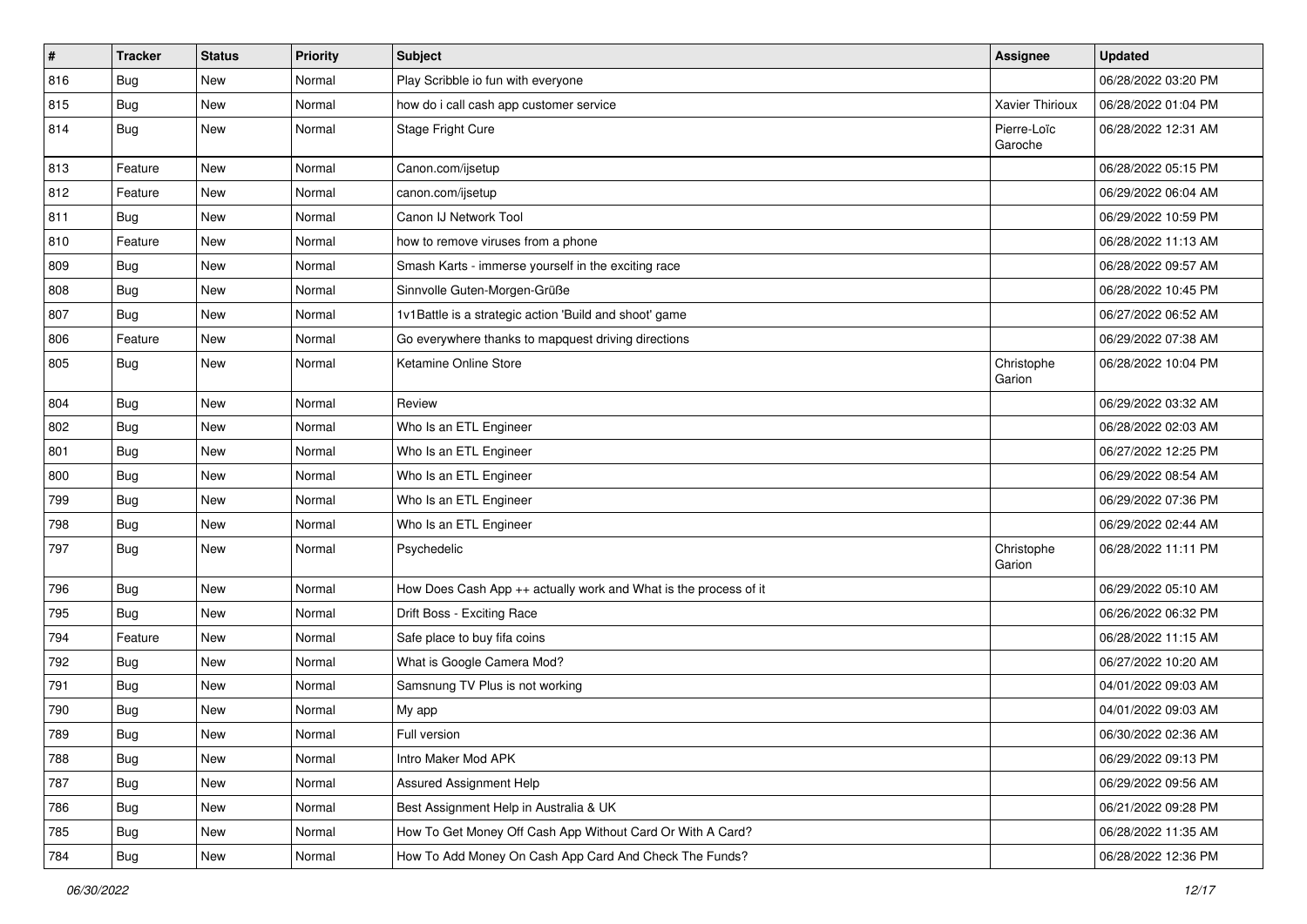| $\vert$ # | <b>Tracker</b> | <b>Status</b> | <b>Priority</b> | Subject                                                                       | <b>Assignee</b>        | <b>Updated</b>      |
|-----------|----------------|---------------|-----------------|-------------------------------------------------------------------------------|------------------------|---------------------|
| 783       | <b>Bug</b>     | New           | Normal          | How Do I Determine The Reasons And Solutions To Fix Cash App Transfer Failed? |                        | 06/29/2022 01:42 PM |
| 782       | Bug            | New           | Normal          | Comment faire une sonnerie téléphonique                                       |                        | 06/29/2022 04:47 PM |
| 781       | Bug            | New           | Normal          | Free Whatsapp Group to Join                                                   |                        | 06/28/2022 11:48 AM |
| 780       | <b>Bug</b>     | New           | Normal          | Best Whatsapp Modified APKs                                                   | Pierre-Loïc<br>Garoche | 06/28/2022 05:38 PM |
| 779       | Feature        | New           | Normal          | Latest Whatsapp groups for Teens                                              | Pierre-Loïc<br>Garoche | 06/27/2022 08:15 PM |
| 777       | Bug            | New           | Normal          | Obtain driving instructions using Google Maps.                                |                        | 06/30/2022 01:32 AM |
| 776       | <b>Bug</b>     | New           | Normal          | Wibargain                                                                     |                        | 06/28/2022 01:57 PM |
| 775       | <b>Bug</b>     | New           | Normal          | cash app                                                                      |                        | 02/14/2022 08:20 AM |
| 774       | Bug            | New           | Normal          | Follow proper initiatives                                                     |                        | 06/29/2022 12:34 PM |
| 773       | <b>Bug</b>     | New           | Normal          | Spades - Play online free                                                     |                        | 06/28/2022 12:26 PM |
| 772       | Bug            | New           | Normal          | united airlines baggage policy                                                |                        | 06/29/2022 03:40 PM |
| 771       | Bug            | New           | Normal          | united airlines baggage policy                                                |                        | 06/29/2022 05:39 PM |
| 770       | <b>Bug</b>     | New           | Normal          | Canon IJ Network Tool                                                         |                        | 06/29/2022 04:48 AM |
| 769       | Bug            | New           | Normal          | check my cash app                                                             |                        | 06/28/2022 03:29 PM |
| 768       | <b>Bug</b>     | New           | Normal          | Where can you buy best jackets online?                                        |                        | 06/26/2022 01:50 PM |
| 767       | Bug            | New           | Normal          | apkmod                                                                        |                        | 06/29/2022 06:15 PM |
| 766       | <b>Bug</b>     | New           | Normal          | Pobreflix Mod APK Review                                                      |                        | 06/29/2022 10:55 PM |
| 765       | <b>Bug</b>     | New           | Normal          | Follow proper initiatives to check my cash app                                |                        | 06/25/2022 10:08 AM |
| 764       | Bug            | New           | Normal          | What is available to see what I can watch HBO Max?                            |                        | 06/29/2022 08:50 PM |
| 762       | <b>Bug</b>     | New           | Normal          | How To Add Money To A Cash App Card If Struggling With Low Amount?            |                        | 06/29/2022 10:53 AM |
| 761       | <b>Bug</b>     | New           | Normal          | What is it about basketball that makes it so popular in the United States?    | Corentin<br>Lauverjat  | 06/29/2022 06:51 AM |
| 760       | Bug            | New           | Normal          | apkmod                                                                        |                        | 06/27/2022 04:13 PM |
| 759       | Bug            | New           | Normal          | Canon IJ Network Tool                                                         | Pierre-Loïc<br>Garoche | 06/29/2022 11:16 PM |
| 758       | <b>Bug</b>     | New           | Normal          | How Do I Study Consistently For Hours?                                        |                        | 06/27/2022 12:49 AM |
| 757       | Bug            | New           | Normal          | Why Is Issue of Car Maintenance so Famous for the Consumers?                  |                        | 04/01/2022 09:01 AM |
| 756       | Feature        | New           | Normal          | Your one-stop destination for the thesis writing service                      |                        | 06/27/2022 05:46 PM |
| 754       | Bug            | New           | Normal          | Cómo descargar tonos gratis de teléfono celular                               |                        | 06/26/2022 01:56 PM |
| 753       | Bug            | New           | Normal          | onlineessaygrader                                                             |                        | 06/28/2022 05:55 AM |
| 752       | <b>Bug</b>     | New           | Normal          | Plagerism checker                                                             |                        | 06/26/2022 06:33 PM |
| 750       | Bug            | New           | Normal          | Create a Report Template                                                      |                        | 06/26/2022 04:27 PM |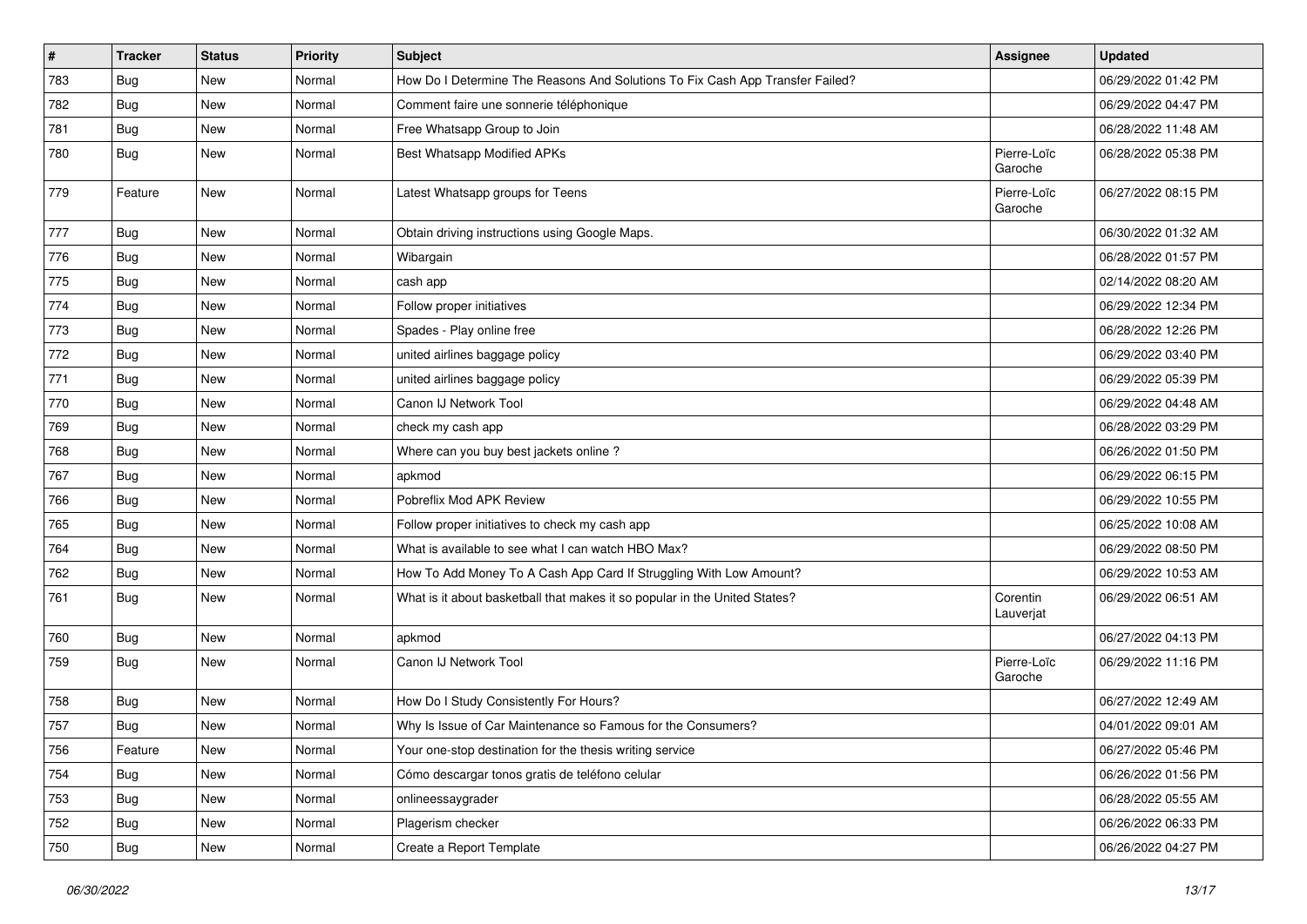| $\vert$ # | <b>Tracker</b> | <b>Status</b> | <b>Priority</b> | Subject                                                                                             | Assignee               | <b>Updated</b>      |
|-----------|----------------|---------------|-----------------|-----------------------------------------------------------------------------------------------------|------------------------|---------------------|
| 749       | Bug            | New           | Normal          | The Best Bubble Shooter Game for Android                                                            |                        | 06/26/2022 12:12 PM |
| 748       | Bug            | New           | Normal          | Il y a quelques façons d'obtenir des sonneries gratuites pour votre iPhone                          |                        | 06/26/2022 11:24 PM |
| 747       | Bug            | New           | Normal          | How to Install Tyflex Plus on Your Android Device                                                   |                        | 06/26/2022 08:16 AM |
| 744       | <b>Bug</b>     | New           | Normal          | <b>Pixel Survive</b>                                                                                |                        | 06/28/2022 05:13 AM |
| 743       | <b>Bug</b>     | New           | Normal          | They promote 'pixel art' contests and a 'game jam' related to the work and figure of Carlos Casares |                        | 06/28/2022 12:04 PM |
| 742       | <b>Bug</b>     | New           | Normal          | How Long Does Cash App Support Take To Respond For A Better Support?                                |                        | 06/25/2022 11:00 PM |
| 741       | <b>Bug</b>     | New           | Normal          | <b>Blockchain Technology Solutions</b>                                                              |                        | 06/26/2022 02:19 AM |
| 740       | Feature        | New           | Normal          | Online Thesis Help USA                                                                              |                        | 06/28/2022 08:25 PM |
| 739       | Bug            | New           | Normal          | law dissertation help                                                                               |                        | 06/27/2022 06:12 PM |
| 738       | Bug            | New           | Normal          | How Much Amount Do I Get Using The Referral Code For Cash App?                                      |                        | 06/27/2022 03:58 PM |
| 737       | <b>Bug</b>     | New           | Normal          | How Do I Talk To A Live Person At Facebook If Anything Is Doubtful?                                 |                        | 06/27/2022 09:59 PM |
| 736       | <b>Bug</b>     | New           | Normal          | I Want to Edit in My Website (transfer-factor.net) Unfortunately, Unable to Edit It                 |                        | 06/24/2022 07:32 AM |
| 735       | Bug            | New           | Normal          | A quick fix of how to get money back from cash app stocks                                           |                        | 06/29/2022 09:07 PM |
| 734       | <b>Bug</b>     | New           | Normal          | DR. STRANGE: Multiverse of Scheduling Madness!                                                      |                        | 06/28/2022 07:07 AM |
| 733       | Bug            | <b>New</b>    | Normal          | How does one go about getting a book deal?                                                          |                        | 06/28/2022 06:35 PM |
| 732       | <b>Bug</b>     | New           | Normal          | Get rectifications steps about why cash app transfer failed                                         |                        | 06/26/2022 03:28 PM |
| 731       | <b>Bug</b>     | New           | Normal          | Avail Of Cash App Customer Service If Unable To Down Cash App Mobile App?                           |                        | 06/25/2022 08:36 PM |
| 730       | Bug            | New           | Normal          | Canon IJ Network Tool                                                                               |                        | 06/26/2022 05:51 PM |
| 729       | <b>Bug</b>     | New           | Normal          | Canon IJ Network Tool                                                                               |                        | 06/28/2022 01:10 PM |
| 728       | Bug            | New           | Normal          | Will Cash App refund money if scammed? Hitches With Optimum Ease                                    |                        | 06/26/2022 06:15 AM |
| 727       | Bug            | New           | Normal          | Drive for speed simulator mod apk                                                                   | Pierre-Loïc<br>Garoche | 06/27/2022 06:33 AM |
| 726       | <b>Bug</b>     | New           | Normal          | Mobile Application Development Services                                                             |                        | 06/28/2022 04:44 PM |
| 725       | Feature        | New           | Normal          | What are memo writing services design                                                               |                        | 06/24/2022 06:24 AM |
| 724       | Bug            | New           | Normal          | Dial Chime Customer support number for a quick response                                             |                        | 06/29/2022 03:31 AM |
| 722       | Bug            | New           | Normal          | Vergrößern Sie Instagram-Fotos mit instazoom                                                        | Christophe<br>Garion   | 06/28/2022 07:21 AM |
| 721       | Bug            | New           | Normal          | Cómo instalar un Mod Apk                                                                            |                        | 06/30/2022 02:08 AM |
| 720       | Bug            | New           | Normal          | How does Cash App Phone Number provide a quick treatment?                                           |                        | 06/27/2022 08:02 AM |
| 719       | <b>Bug</b>     | New           | Normal          | How Do I Send \$5000 Through Cash App Account With Ease?                                            |                        | 06/29/2022 10:15 PM |
| 717       | <b>Bug</b>     | New           | Normal          | Disney Plus Apk - Watch Movies and TV Shows on Your Device                                          |                        | 06/29/2022 03:10 PM |
| 716       | <b>Bug</b>     | New           | Normal          | La celebración de un BabyShower.                                                                    |                        | 06/27/2022 12:29 PM |
| 715       | Bug            | New           | Normal          | Puppy Playtime Descargar gratis                                                                     |                        | 06/28/2022 10:46 PM |
| 714       | <b>Bug</b>     | New           | Normal          | Cuevana 3 Premium - Enjoy Your Favorite Movies and TV Shows on Your Smart TV                        |                        | 06/27/2022 11:43 PM |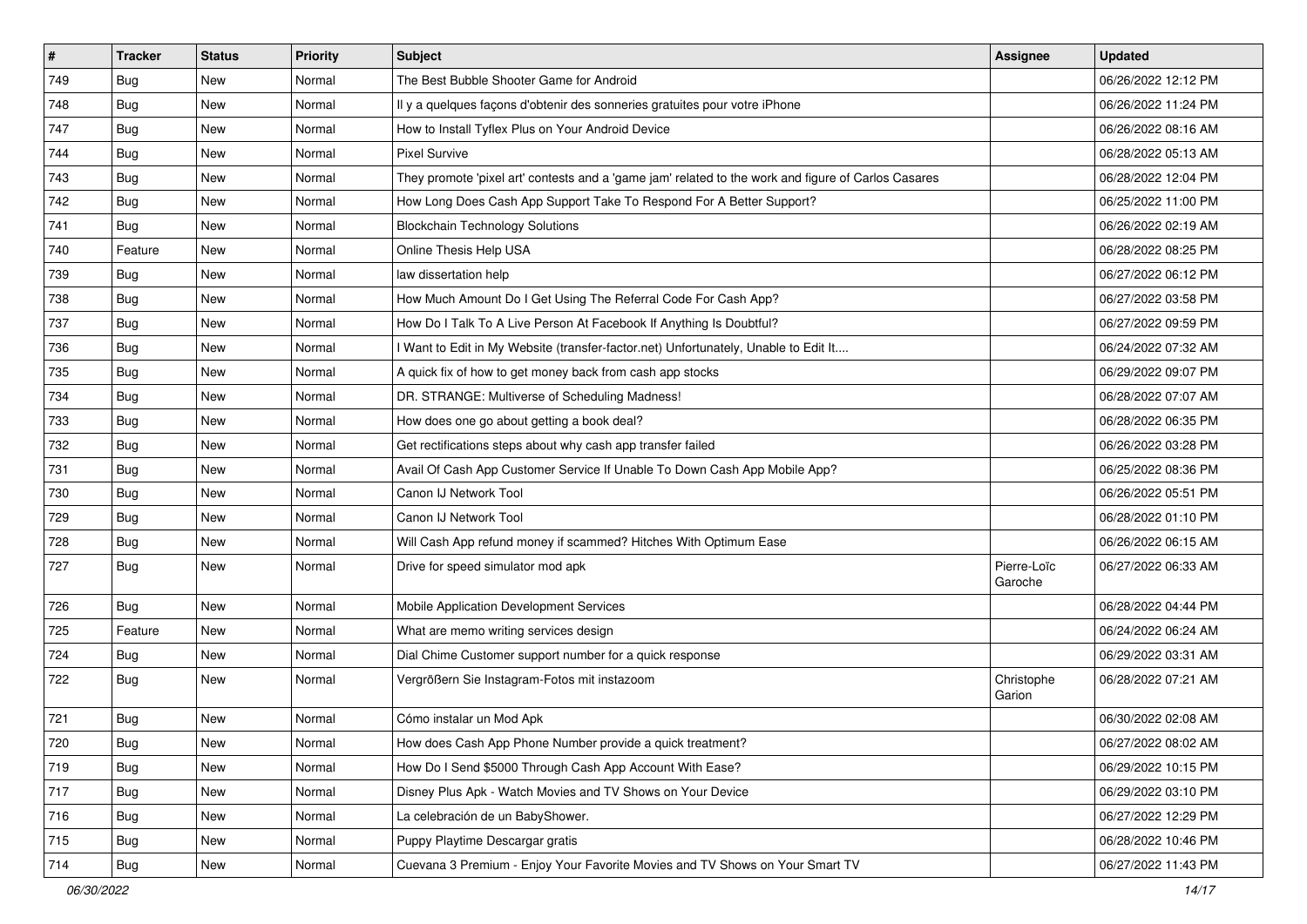| $\vert$ # | <b>Tracker</b> | <b>Status</b> | <b>Priority</b> | Subject                                                                 | <b>Assignee</b>        | <b>Updated</b>      |
|-----------|----------------|---------------|-----------------|-------------------------------------------------------------------------|------------------------|---------------------|
| 712       | <b>Bug</b>     | New           | Normal          | <b>Tips and Tricks</b>                                                  |                        | 06/29/2022 07:26 PM |
| 711       | Bug            | <b>New</b>    | Normal          | Human Fall Flat Apk Download                                            |                        | 06/28/2022 08:27 PM |
| 710       | <b>Bug</b>     | New           | Normal          | Take Necessary Assistance If You Are Unable Activate Cash App Card      |                        | 06/25/2022 09:26 PM |
| 709       | <b>Bug</b>     | New           | Normal          | How To Load Cash App Card At Walmart Without Having To Face Any Hassle? |                        | 06/29/2022 03:26 AM |
| 708       | Bug            | New           | Normal          | Efficient ways to proceed with the cash app dispute process?            |                        | 06/29/2022 10:24 AM |
| 707       | <b>Bug</b>     | New           | Normal          | Why Accounting Assignments Are Beneficial For The Students?             | Pierre-Loïc<br>Garoche | 06/30/2022 01:06 AM |
| 706       | Bug            | New           | Normal          | How Can You Cancel A Cash App Payment Without Any Prior Information?    |                        | 06/26/2022 09:13 AM |
| 705       | <b>Bug</b>     | New           | Normal          | wuxiaworld                                                              |                        | 06/29/2022 11:42 PM |
| 704       | Bug            | New           | Normal          | Reach support team of Chime Customer Service for instant help           |                        | 06/29/2022 05:49 AM |
| 703       | <b>Bug</b>     | New           | Normal          | For real-time help, dial Facebook customer service number               |                        | 06/29/2022 12:30 AM |
| 702       | <b>Bug</b>     | New           | Normal          | Avail Chime Customer Service to know How To Get Chime Bank Statement    |                        | 06/28/2022 04:58 AM |
| 701       | Bug            | New           | Normal          | Why Law Essay Helper UK is Necessary?                                   |                        | 06/29/2022 06:29 PM |
| 700       | Bug            | New           | Normal          | Cómo descargar Poppy Playtime                                           |                        | 04/01/2022 09:30 AM |
| 699       | <b>Bug</b>     | New           | Normal          | Would you be able to utilize Cash App Twitch?                           |                        | 06/29/2022 09:07 PM |
| 698       | Feature        | New           | Normal          | Connect with cash app representative to ask about cash app flip scam    |                        | 06/26/2022 11:24 AM |
| 697       | Bug            | New           | Normal          | How to Descargar Pura TV For Android                                    |                        | 06/28/2022 04:43 PM |
| 696       | Bug            | New           | Normal          | How to Install the TuMangaOnline App                                    |                        | 06/30/2022 01:09 AM |
| 695       | <b>Bug</b>     | New           | Normal          | Refer Listas IPTV Apk                                                   |                        | 06/29/2022 06:50 AM |
| 694       | <b>Bug</b>     | New           | Normal          | How to Get Guidance On How To Cash App Withdrawal Limit?                | Christophe<br>Garion   | 06/29/2022 03:09 PM |
| 693       | Feature        | New           | Normal          | How To Get My Money Back From The Cash App To Your Wallet?              |                        | 06/28/2022 06:38 PM |
| 692       | Bug            | New           | Normal          | Esports 888b                                                            |                        | 06/12/2022 10:04 AM |
| 691       | <b>Bug</b>     | New           | Normal          | tea garden dublin                                                       |                        | 04/01/2022 09:31 AM |
| 690       | <b>Bug</b>     | New           | Normal          | campervan hire                                                          |                        | 06/28/2022 11:55 AM |
| 689       | <b>Bug</b>     | New           | Normal          | How to use twitch.tv/activate?                                          |                        | 06/28/2022 10:48 PM |
| 688       | <b>Bug</b>     | New           | Normal          | How to use twitch.tv/activate?                                          |                        | 06/24/2022 04:16 AM |
| 687       | <b>Bug</b>     | New           | Normal          | How to use twitch.tv/activate?                                          |                        | 06/29/2022 10:39 PM |
| 686       | Bug            | New           | Normal          | Welcome To The Most Demandable Mahipalpur Escorts Agency                |                        | 06/27/2022 03:45 PM |
| 684       | <b>Bug</b>     | New           | Normal          | Difference between paper map and online map                             |                        | 06/29/2022 09:46 AM |
| 683       | Feature        | New           | Normal          | Game creation                                                           |                        | 06/28/2022 09:51 PM |
| 682       | Bug            | New           | Normal          | Does Facebook customer service live chat allow to speak with someone?   |                        | 06/29/2022 09:56 AM |
| 680       | Feature        | New           | Normal          | Word Jewels 2                                                           |                        | 06/30/2022 02:36 AM |
| 679       | <b>Bug</b>     | New           | Normal          | Word Finder helps you to play word games better                         |                        | 04/01/2022 09:34 AM |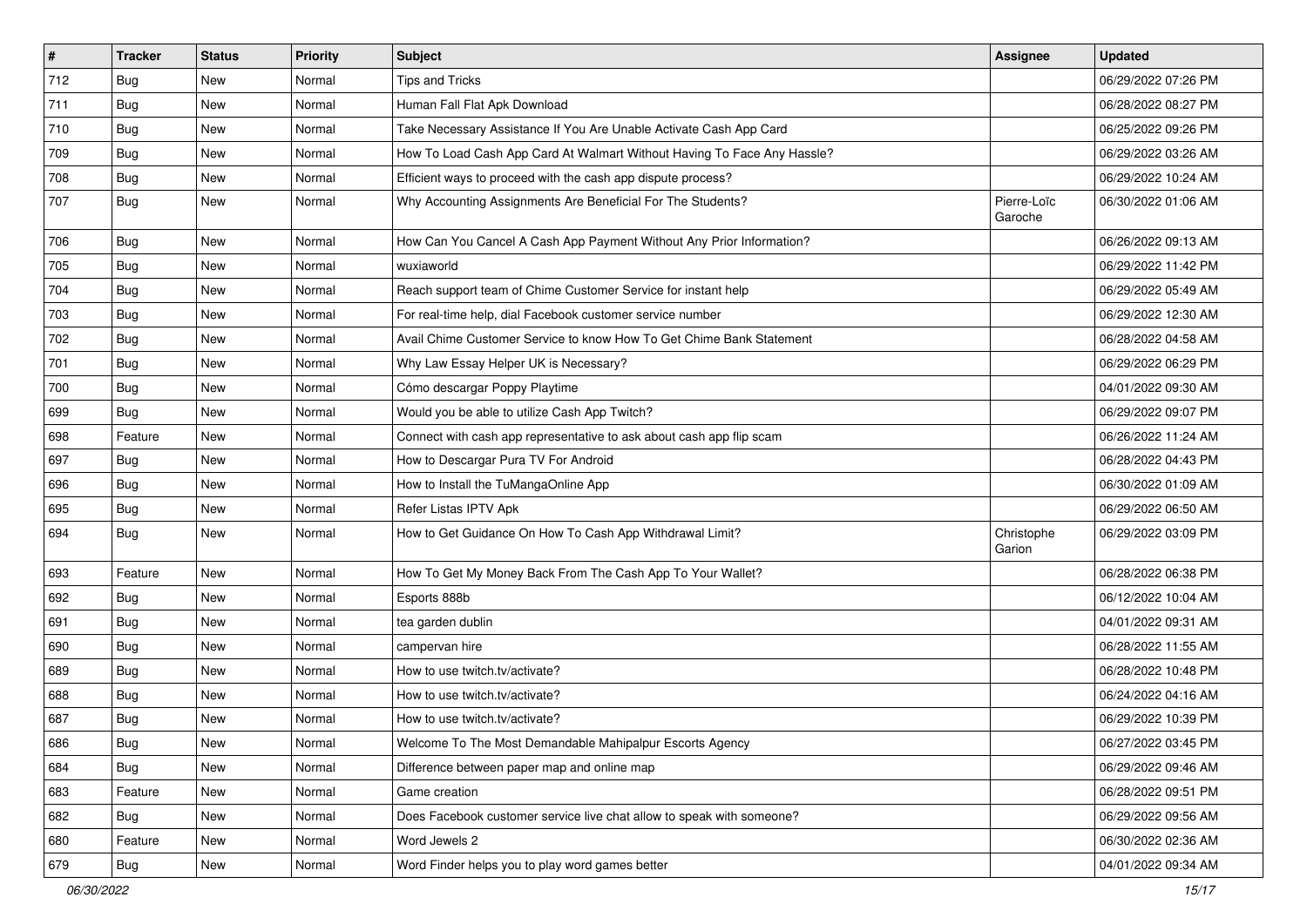| $\vert$ # | <b>Tracker</b> | <b>Status</b> | <b>Priority</b> | <b>Subject</b>                                                        | <b>Assignee</b>        | <b>Updated</b>      |
|-----------|----------------|---------------|-----------------|-----------------------------------------------------------------------|------------------------|---------------------|
| 678       | Bug            | New           | Normal          | How to be a winner in buidnow gg                                      |                        | 06/29/2022 06:31 PM |
| 677       | Bug            | <b>New</b>    | Normal          | Logo Design Services Near Me                                          |                        | 06/29/2022 11:58 AM |
| 676       | <b>Bug</b>     | New           | Normal          | Does Facebook customer service live chat allow to speak with someone? |                        | 04/01/2022 09:39 AM |
| 675       | <b>Bug</b>     | New           | Normal          | What Are Smart Tactics To Fix Cash App Transfer Failed Hurdles?       |                        | 06/27/2022 09:51 AM |
| 674       | Bug            | New           | Normal          | The best game in 2021                                                 | Pierre-Loïc<br>Garoche | 06/30/2022 03:13 AM |
| 673       | <b>Bug</b>     | New           | Normal          | Learn the basics of pixel art - Clear grid                            |                        | 06/29/2022 09:44 AM |
| 672       | Bug            | New           | Normal          | The easiest way to delete ringtones on iPhone                         |                        | 06/28/2022 08:44 PM |
| 671       | <b>Bug</b>     | New           | Normal          | Hot games                                                             | Pierre-Loïc<br>Garoche | 06/29/2022 12:40 AM |
| 670       | Bug            | New           | Normal          | JTWhatsApp Apk - The New and Improved WhatsApp                        |                        | 06/28/2022 12:32 PM |
| 669       | Feature        | New           | Normal          | Nursing Assignment Help                                               |                        | 06/28/2022 11:16 PM |
| 668       | Bug            | New           | Normal          | Get to know Cash App Refund Process here                              |                        | 06/29/2022 07:21 AM |
| 667       | <b>Bug</b>     | New           | Normal          | What Is a Ringtone?                                                   |                        | 06/29/2022 12:34 AM |
| 666       | <b>Bug</b>     | New           | Normal          | 470+ pages à colorier de Noël                                         |                        | 06/28/2022 10:02 AM |
| 665       | Feature        | New           | Normal          | Look for a dedicated help with finance assignment                     |                        | 06/27/2022 11:10 PM |
| 664       | <b>Bug</b>     | New           | Normal          | Tea TV Apk Download - The Best Way to Watch Movies Offline            |                        | 06/29/2022 11:00 PM |
| 663       | Bug            | New           | Normal          | Know how the Cash app twitches words in a detailed way.               | Pierre-Loïc<br>Garoche | 06/28/2022 07:08 PM |
| 662       | Bug            | New           | Normal          | Oreo TV Download - The Easiest Way to Watch Live TV                   |                        | 06/29/2022 08:19 PM |
| 661       | Bug            | New           | Normal          | Turbo VPN MOD APK Download                                            |                        | 06/29/2022 11:57 AM |
| 660       | Bug            | New           | Normal          | <b>Anchovies Nutrition Facts And Health Benefits</b>                  |                        | 04/01/2022 09:40 AM |
| 659       | <b>Bug</b>     | New           | Normal          | Olive Oil Properties And Health Benefits                              |                        | 06/29/2022 11:15 AM |
| 658       | <b>Bug</b>     | New           | Normal          | Watermelon Nutrition Facts And Health Benefits                        |                        | 06/29/2022 06:46 PM |
| 657       | <b>Bug</b>     | New           | Normal          | Coconut Nutrition Facts And Health Benefits                           |                        | 06/29/2022 05:05 PM |
| 656       | Bug            | New           | Normal          | Kiwi Nutrition Facts And Health Benefits                              |                        | 06/28/2022 08:54 PM |
| 655       | <b>Bug</b>     | New           | Normal          | <b>Eggplant Health Benefits</b>                                       |                        | 06/29/2022 08:18 AM |
| 654       | Feature        | New           | Normal          | <b>Peach Health Benefits</b>                                          |                        | 06/28/2022 10:03 AM |
| 653       | Bug            | New           | Normal          | Jujube (Jinjoles): Properties And Health Benefits                     |                        | 06/27/2022 08:47 AM |
| 652       | <b>Bug</b>     | New           | Normal          | Sesame Health Benefits                                                |                        | 06/29/2022 07:46 PM |
| 651       | <b>Bug</b>     | New           | Normal          | Salmon Health Benefits                                                |                        | 06/28/2022 05:49 PM |
| 650       | Bug            | New           | Normal          | <b>Cherries Health Benefits</b>                                       |                        | 06/29/2022 11:13 AM |
| 649       | Feature        | New           | Normal          | Pear Health Benefits                                                  |                        | 06/28/2022 08:04 AM |
| 648       | Feature        | New           | Normal          | <b>Plum Health Benefits</b>                                           |                        | 06/28/2022 06:02 PM |